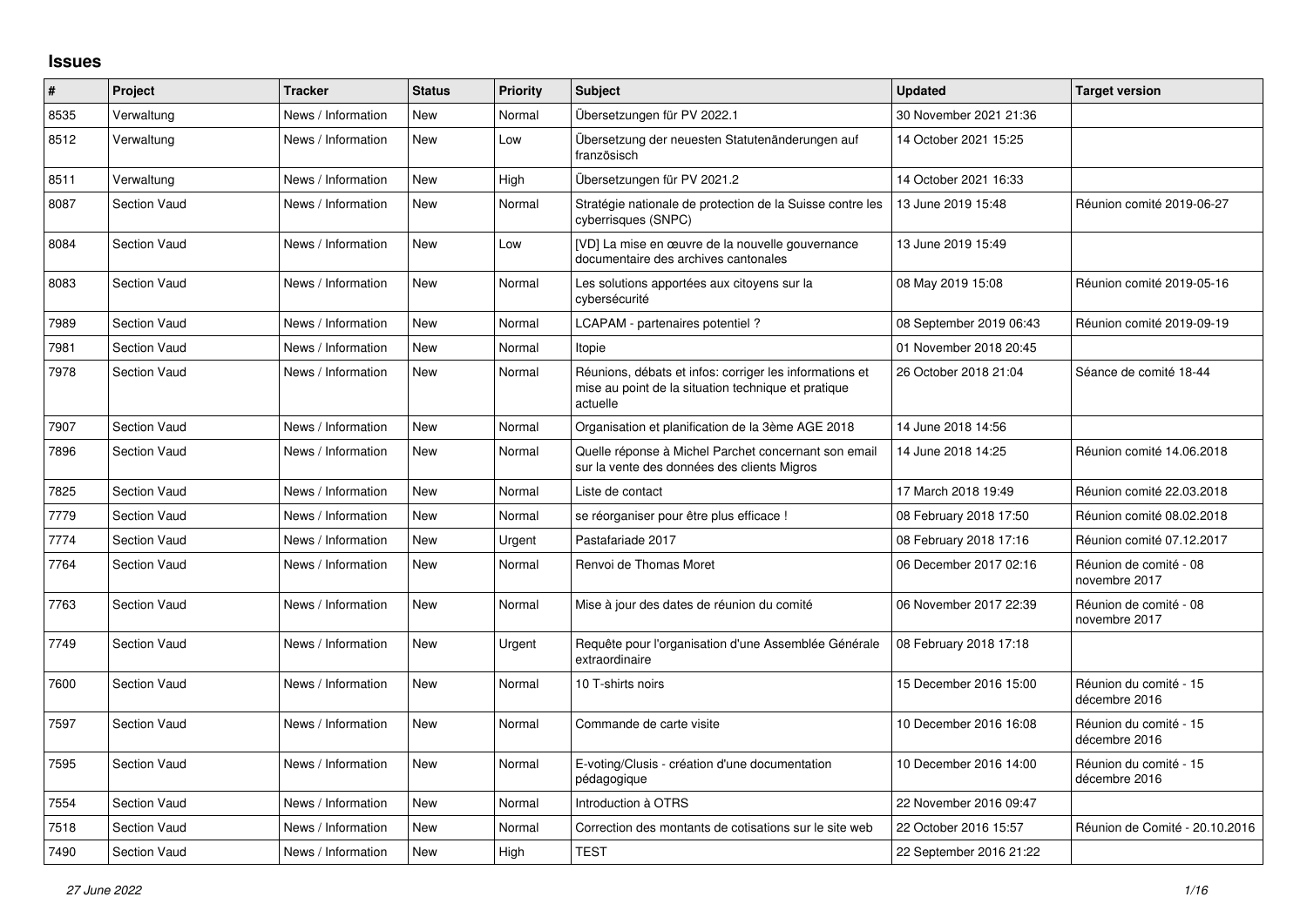| $\pmb{\#}$ | Project                           | <b>Tracker</b>      | <b>Status</b>            | <b>Priority</b> | Subject                                                                              | <b>Updated</b>          | <b>Target version</b>                |
|------------|-----------------------------------|---------------------|--------------------------|-----------------|--------------------------------------------------------------------------------------|-------------------------|--------------------------------------|
| 8553       | Digitale Infrastruktur            | Bug / Feature       | Needs<br>Feedback        | Urgent          | Newsletterversand Members-CiviCRM<br>hängt/unzureichende Zustellquote                | 03 April 2022 23:06     |                                      |
| 8552       | Digitale Infrastruktur            | Bug / Feature       | <b>New</b>               | High            | Überprüfung Newsletterformular DE An/Abmeldung                                       | 24 March 2022 11:32     |                                      |
| 8545       | Digitale Infrastruktur            | Bug / Feature       | Done                     | Normal          | Überprüfung Funktionalität Mitglieder-Kontaktformular<br><b>FR</b>                   | 03 April 2022 23:04     |                                      |
| 8536       | Digitale Infrastruktur            | Bug / Feature       | New                      | Normal          | CiviCRM: Payment method hinzufügen geht nicht                                        | 25 January 2022 20:32   |                                      |
| 8529       | Digitale Infrastruktur            | Bug / Feature       | Needs Work               | Normal          | <b>Installation Mailtrain</b>                                                        | 14 December 2021 15:58  |                                      |
| 8489       | Digitale Infrastruktur            | Bug / Feature       | Needs<br>Feedback        | Normal          | Zahlungs API                                                                         | 10 February 2022 16:50  |                                      |
| 8396       | Digitale Infrastruktur            | Bug / Feature       | Needs<br>Feedback        | Low             | Alte Redmine Projekte nicht mehr im Archiv aufgelistet                               | 12 February 2020 02:04  |                                      |
| 8358       | Finanzen                          | Bug / Feature       | New                      | Normal          | Berechnung Rechnungsbeträge überprüfen (PPAG)                                        | 15 November 2019 21:25  |                                      |
| 8260       | Digitale Infrastruktur            | Bug / Feature       | <b>New</b>               | Normal          | Update PPS Website auf neues Theme                                                   | 01 October 2019 19:17   |                                      |
| 8045       | Digitale Infrastruktur            | Bug / Feature       | New                      | Urgent          | ZipCode sowie Abesenden der Anmeldung im Discourse<br>mit 500 internal Fehler        | 19 December 2019 01:51  |                                      |
| 7833       | Digitale Infrastruktur            | Bug / Feature       | <b>Needs</b><br>Feedback | High            | Agenda der Website zeigt Termine nicht an & teilweise<br>mit schlechter Darstellung  | 29 March 2018 12:32     |                                      |
| 7761       | Digitale Infrastruktur            | Bug / Feature       | Needs Work               | High            | OTRS überlebt Neustarts des Containers nicht                                         | 19 December 2019 01:49  |                                      |
| 8558       | Vorstand - Comité PPS             | Information / Varia | New                      | Normal          | Unterschriftenbogen für Initiative Service Citoyen                                   | 12 May 2022 12:22       |                                      |
| 8471       | <b>Press and Public Relations</b> | Information / Varia | New                      | Normal          | Wiki Updates                                                                         | 28 March 2021 00:34     |                                      |
| 8426       | Vorstand - Comité PPS             | Information / Varia | <b>New</b>               | Urgent          | Ablösung Civi Crm als Mitgliederverwaltung                                           | 20 July 2020 20:22      | Vorstandssitzung vom<br>08.06.2020   |
| 8419       | Vorstand - Comité PPS             | Information / Varia | <b>New</b>               | Normal          | Sekretariat der PPS                                                                  | 29 October 2020 22:45   | Vorstandssitzung 2020 03 16          |
| 8356       | Vorstand - Comité PPS             | Information / Varia | <b>New</b>               | Normal          | Überarbeitung Versammlungs- und<br>Abstimmungsreglement                              | 13 November 2019 20:36  | Vorstandssitzung 2019 11 11          |
| 8315       | Section Vaud                      | Information / Varia | <b>New</b>               | Normal          | Formation sur le fonctionnement parlementaire                                        | 12 September 2019 15:39 | Réunion comité 2019-09-19            |
| 8314       | <b>Section Vaud</b>               | Information / Varia | New                      | Normal          | Initiative cantonale demandant la protection de l'intégrité<br>personnelle numérique | 12 September 2019 15:14 | Réunion comité 2019-09-19            |
| 8095       | Section Vaud                      | Information / Varia | <b>New</b>               | Normal          | Demande d'aide pour une récolte de fonds nationale                                   | 28 May 2019 06:12       |                                      |
| 8086       | Sektion Zürich                    | Information / Varia | New                      | Normal          | Werbemittel Nationalratswahlen                                                       | 16 May 2019 15:12       |                                      |
| 8072       | Sektion Zürich                    | Information / Varia | Tabled                   | Normal          | Listenverbindung PPZH Nationalratswahlen 2019                                        | 28 May 2019 21:31       | Vorstandsitzung 2019-1               |
| 7829       | Section Vaud                      | Information / Varia | New                      | Normal          | Revoir la nomenclature des "versions cibles"                                         | 19 March 2018 16:11     | Réunion comité 22.03.2018            |
| 7529       | Section Vaud                      | Information / Varia | New                      | Normal          | Pourquoi DMSF réduit toutes les images.                                              | 05 November 2016 00:11  |                                      |
| 7304       | Sektion Zürich                    | Information / Varia | New                      | Normal          | Koordinations- & Kommunikationstool für Vorstand und<br>Aktive                       | 18 April 2019 11:03     | Vorstandsitzung 2019-1               |
| 7160       | Section Vaud                      | Information / Varia | Tabled                   | Normal          | Retour sur la réunion e débriefing de la RTS -<br>Campagne EF2016                    | 03 August 2019 09:47    | Réunion de comité - 28 avril<br>2016 |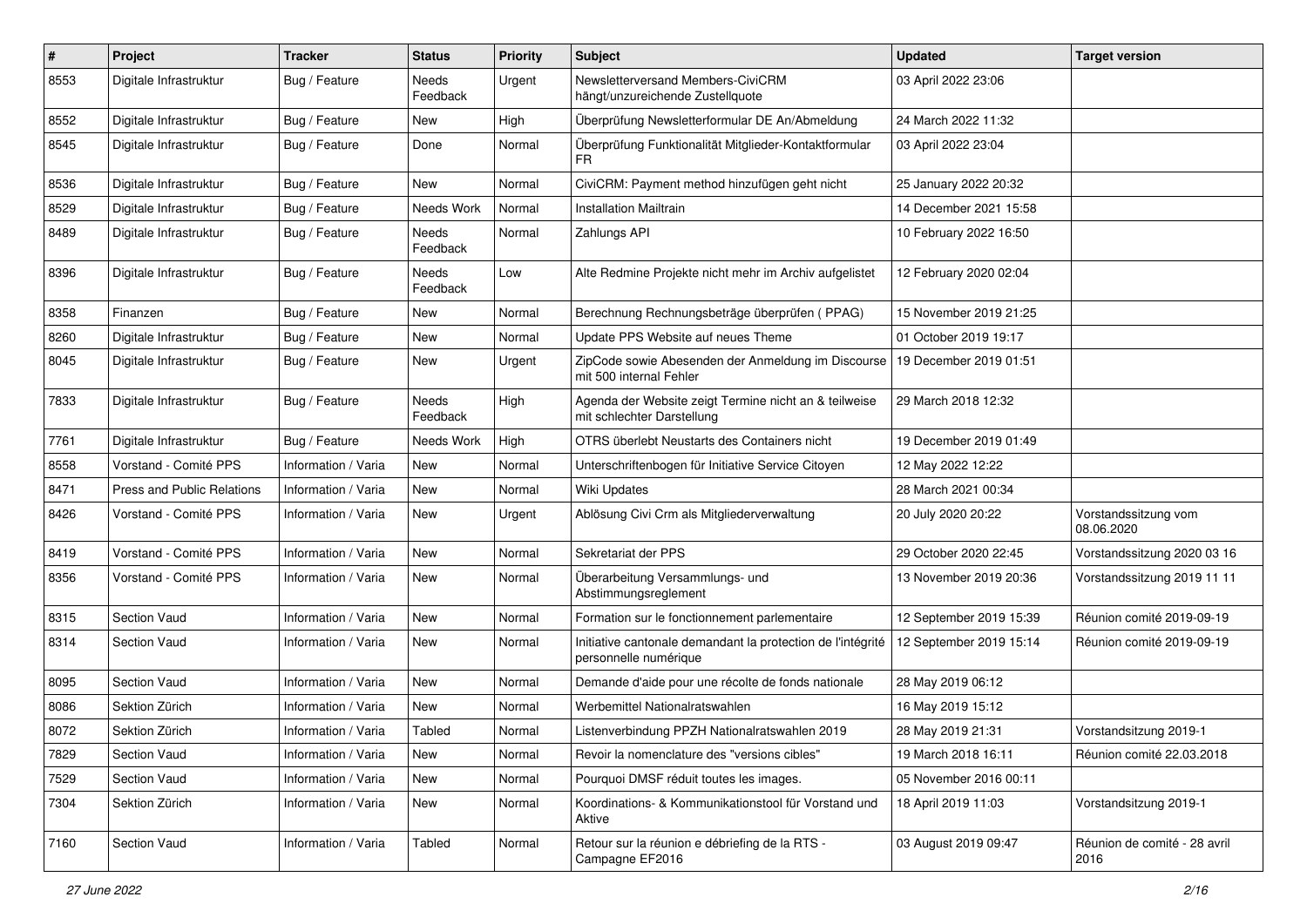| $\pmb{\#}$ | Project                                   | <b>Tracker</b>      | <b>Status</b>        | <b>Priority</b> | <b>Subject</b>                                                                                                                              | <b>Updated</b>          | <b>Target version</b> |
|------------|-------------------------------------------|---------------------|----------------------|-----------------|---------------------------------------------------------------------------------------------------------------------------------------------|-------------------------|-----------------------|
| 6729       | Section Genève                            | Information / Varia | New                  | Normal          | Préparation référendum LRens/LSCPT                                                                                                          | 25 March 2015 15:52     | Prochain Comité       |
| 6675       | Section Genève                            | Information / Varia | New                  | Normal          | éVote : Demande de borne au sein des locaux de vote                                                                                         | 09 April 2015 20:10     | Prochain Comité       |
| 6520       | Sektion Wallis / section<br>valaisan      | Information / Varia | Tabled               | Normal          | Assemblée constituante                                                                                                                      | 23 July 2015 16:03      |                       |
| 6457       | Sektion St. Gallen und beide<br>Appenzell | Information / Varia | Tabled               | Normal          | Piratengrillen                                                                                                                              | 30 July 2014 16:21      |                       |
| 6380       | <b>Pirate Party Policy</b>                | Information / Varia | New                  | Normal          | PAD - Consulation LSI - Vernaemlassung ISG                                                                                                  | 22 April 2014 12:13     |                       |
| 6379       | <b>Pirate Party Policy</b>                | Information / Varia | New                  | Normal          | Refenz material - Documentation de reference - Reading<br>Material                                                                          | 22 April 2014 12:11     |                       |
| 6245       | <b>Pirate Party Policy</b>                | Information / Varia | <b>New</b>           | Normal          | Reading material review                                                                                                                     | 05 March 2014 15:05     |                       |
| 6240       | <b>Pirate Party Policy</b>                | Information / Varia | New                  | Normal          | Reading material review                                                                                                                     | 05 March 2014 14:41     |                       |
| 6239       | <b>Pirate Party Policy</b>                | Information / Varia | New                  | Normal          | Consultation - Modification du code civil (CC; Droit de<br>I'adoption) / Vernehmlassung - Änderung des<br>Zivilgesetzbuches (ZGB; Adoption) | 05 March 2014 14:44     |                       |
| 6207       | <b>Pirate Party Policy</b>                | Information / Varia | <b>New</b>           | Normal          | Reading material review                                                                                                                     | 04 March 2014 13:53     |                       |
| 6202       | <b>Pirate Party Policy</b>                | Information / Varia | New                  | Normal          | Reading material review                                                                                                                     | 04 March 2014 13:21     |                       |
| 6178       | <b>Pirate Party Policy</b>                | Information / Varia | Offen /<br>Incertain | Normal          | review april 2014                                                                                                                           | 04 March 2014 11:33     |                       |
| 5883       | Section Genève                            | Information / Varia | New                  | Normal          | Poste à pourvoir au comité : Comptable                                                                                                      | 10 October 2013 17:43   | Prochaine AG          |
| 5866       | Stadtsektion Zürich                       | Information / Varia | <b>New</b>           | Normal          | Budget 2014                                                                                                                                 | 03 October 2013 21:07   | Sitzung 03.10.2013    |
| 5865       | Stadtsektion Zürich                       | Information / Varia | <b>New</b>           | Normal          | PV Gemeinderatswahlen anfangs November                                                                                                      | 03 October 2013 20:13   | Sitzung 03.10.2013    |
| 5828       | Stadtsektion Zürich                       | Information / Varia | <b>New</b>           | Normal          | Winteraktivitäten                                                                                                                           | 17 September 2013 09:49 |                       |
| 5827       | Stadtsektion Zürich                       | Information / Varia | <b>New</b>           | Normal          | Idee Präsentation der Zürcher Piraten                                                                                                       | 17 September 2013 09:48 |                       |
| 5825       | Stadtsektion Zürich                       | Information / Varia | New                  | Normal          | Feedback                                                                                                                                    | 17 September 2013 09:44 |                       |
| 5823       | Stadtsektion Zürich                       | Information / Varia | <b>New</b>           | Normal          | Chatiquette                                                                                                                                 | 17 September 2013 09:39 |                       |
| 5822       | Stadtsektion Zürich                       | Information / Varia | <b>New</b>           | Normal          | Forum: Nicht Mitglieder                                                                                                                     | 17 September 2013 09:36 |                       |
| 5661       | Stadtsektion Zürich                       | Information / Varia | <b>New</b>           | Normal          | Organisation PV                                                                                                                             | 12 August 2013 20:24    |                       |
| 5570       | Bezirkssektion Winterthur                 | Information / Varia | <b>New</b>           | Normal          | SSL / TLS Unterstützung                                                                                                                     | 21 July 2013 21:47      |                       |
| 5569       | Stadtsektion Bern                         | Information / Varia | <b>New</b>           | Normal          | SSL / TLS Unterstützung                                                                                                                     | 21 July 2013 21:37      |                       |
| 5339       | <b>Pirate Party Policy</b>                | Information / Varia | New                  | Normal          | Compilation des prises de position                                                                                                          | 06 June 2013 17:16      |                       |
| 5321       | Stadtsektion Zürich                       | Information / Varia | New                  | Normal          | Treffen mit Philipp Meier                                                                                                                   | 31 May 2013 15:56       |                       |
| 5050       | Sektion Wallis / section<br>valaisan      | Information / Varia | Needs Work           | Normal          | Wiki: Wahlsysteme                                                                                                                           | 20 August 2017 08:57    | GV2017                |
| 5035       | Sektion beider Basel                      | Information / Varia | New                  | Normal          | Kontakte Journalisten                                                                                                                       | 09 July 2016 09:33      |                       |
| 4942       | Pirate Party Policy                       | Information / Varia | New                  | Normal          | Provide an outline, and approach for the development of<br>the position paper                                                               | 30 September 2013 19:23 |                       |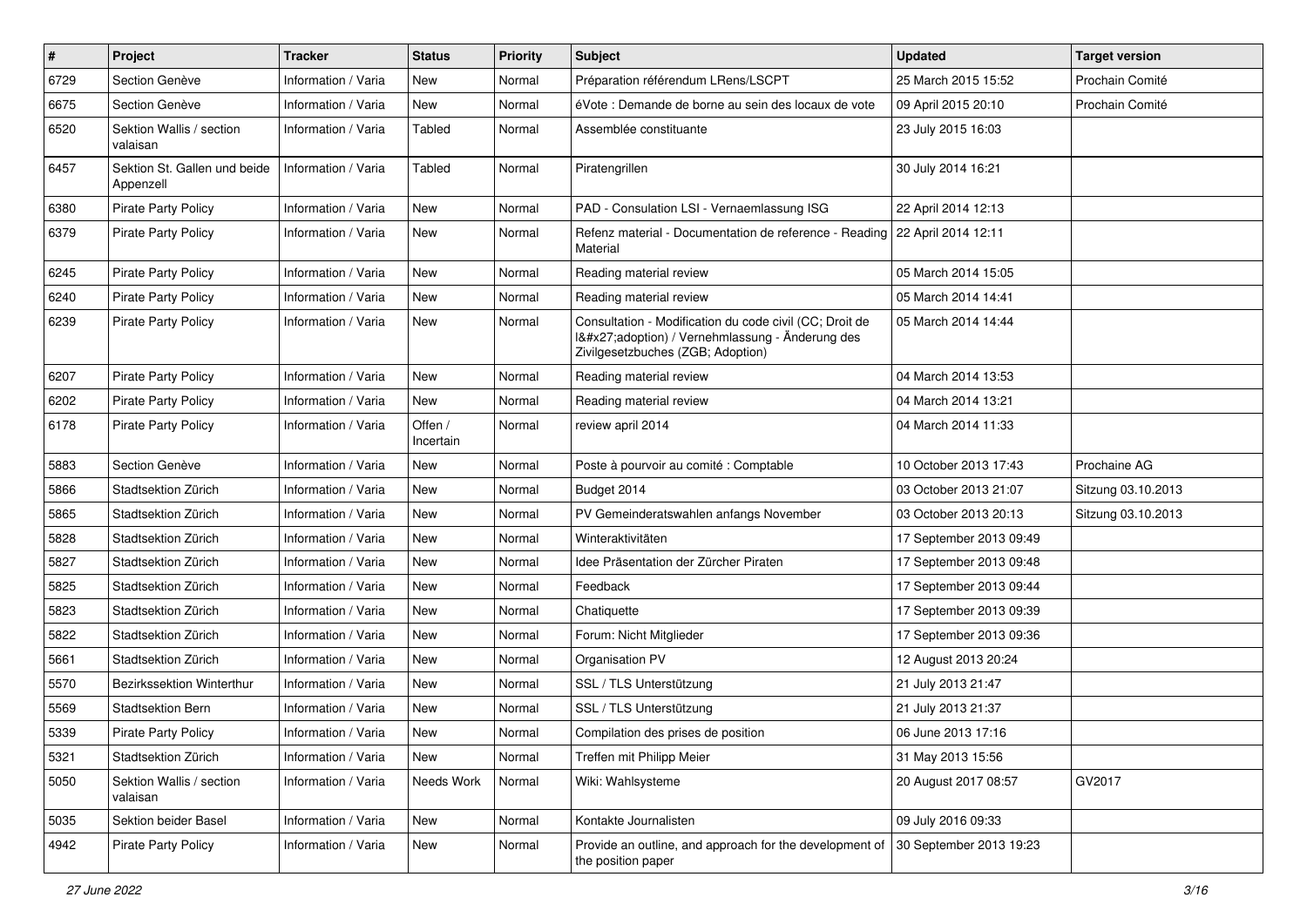| $\#$ | Project                                  | <b>Tracker</b>      | <b>Status</b> | <b>Priority</b> | <b>Subject</b>                                                                                                                                                                              | <b>Updated</b>         | <b>Target version</b> |
|------|------------------------------------------|---------------------|---------------|-----------------|---------------------------------------------------------------------------------------------------------------------------------------------------------------------------------------------|------------------------|-----------------------|
| 4730 | Stadtsektion Bern                        | Information / Varia | <b>New</b>    | High            | Dukumente hochladen                                                                                                                                                                         | 03 March 2013 21:50    |                       |
| 7852 | Verwaltung                               | Creation            | <b>New</b>    | Normal          | Anleitung Members CiviCRM für Vorstände und PPVs<br>anpassen, ergänzen und übersetzen.                                                                                                      | 12 December 2018 19:41 |                       |
| 8556 | AG Vernehmlassungen                      | Task / Tâche        | <b>New</b>    | Normal          | Vernehmlassung 2021/80 Bundesgesetz über die<br>Bearbeitung von Flugpassagierdaten zur Bekämpfung<br>von terroristischen und anderen schweren Straftaten<br>(Flugpassagierdatengesetz, FPG) | 04 April 2022 17:30    |                       |
| 8555 | AG Vernehmlassungen                      | Task / Tâche        | New           | Normal          | Vernehmlassung 2022/19 Bundesgesetz über die<br>elektronische Identität und die Vertrauensinfrastruktur<br>(E-ID-Gesetz, BGEID)                                                             | 04 April 2022 17:29    |                       |
| 8554 | AG Vernehmlassungen                      | Task / Tâche        | <b>New</b>    | High            | Vernehmlassung Teilrevision der GwV-FINMA                                                                                                                                                   | 04 April 2022 19:11    |                       |
| 8547 | Vorstand - Comité PPS                    | Task / Tâche        | <b>New</b>    | Normal          | Budget für die NR Wahlen                                                                                                                                                                    | 15 March 2022 21:14    |                       |
| 8542 | AG Vernehmlassungen                      | Task / Tâche        | <b>New</b>    | Normal          | Vernehmlassung 2022/6 Bundesbeschluss zur<br>nationalen Umsetzung des OECD/G-20 Projekts zur<br>Besteuerung der digitalen Wirtschaft (SR 101)                                               | 13 April 2022 06:34    |                       |
| 8540 | AG Vernehmlassungen                      | Task / Tâche        | Needs Work    | Normal          | Vernehmlassung 2022/2 Bundesgesetz über die<br>Mobilitätsdateninfrastruktur                                                                                                                 | 10 February 2022 06:34 |                       |
| 8521 | AG Vernehmlassungen                      | Task / Tâche        | Needs Work    | Normal          | Vernehmlassung 2021/70 Meldepflicht von<br>Betreiberinnen kritischer Infrastrukturen für<br>Cyberangriffe                                                                                   | 13 April 2022 00:53    |                       |
| 8519 | AG Vernehmlassungen                      | Task / Tâche        | <b>New</b>    | Normal          | Vernehmlassung 2021/80 Bundesgesetz über die<br>Bearbeitung von Flugpassagierdaten zur Bekämpfung<br>von terroristischen und anderen schweren Straftaten<br>(Flugpassagierdatengesetz, FPG) | 10 February 2022 06:24 |                       |
| 8518 | AG Vernehmlassungen                      | Task / Tâche        | Done          | Normal          | Vernehmlassung 2021/96 Teilrevisionen vier<br>Ausführungserlasse des BÜPF (VÜPF, GebV-ÜPF,<br>VD-ÜPF, VVS-ÜPF)                                                                              | 21 May 2022 15:03      |                       |
| 8517 | AG Vernehmlassungen                      | Task / Tâche        | Needs Work    | Normal          | Vernehmlassung 2021/99 Verordnung über die<br>Transparenz bei der Politikfinanzierung (VPofin)                                                                                              | 26 March 2022 13:36    |                       |
| 8516 | AG Vernehmlassungen                      | Task / Tâche        | Needs Work    | Normal          | Vernehmlassung 2021/81 Verordnung über die<br>Herstellung der Interoperabilität zwischen<br>Schengen-Dublin-Informationssystemen                                                            | 18 January 2022 20:38  |                       |
| 8502 | Piratenversammlung /<br>Assemblée Pirate | Task / Tâche        | Needs Work    | Normal          | Bereinigung Differenzen Statuten und<br>Versammlungsreglement                                                                                                                               | 16 February 2022 23:13 |                       |
| 8473 | Digitale Infrastruktur                   | Task / Tâche        | Needs Work    | Normal          | <b>Refurbish CiviCRM</b>                                                                                                                                                                    | 18 January 2022 20:52  |                       |
| 8467 | Vorstand - Comité PPS                    | Task / Tâche        | Done          | Urgent          | Vernehmlassung zum Bundesgesetz über den Einsatz<br>elektronischer Mittel zur Erfüllung von<br>Behördenaufgaben                                                                             | 25 March 2021 22:38    |                       |
| 8444 | Vorstand - Comité PPS                    | Task / Tâche        | Needs Work    | High            | Fehlende Mitgliederbeiträge für die Sektion PPBB                                                                                                                                            | 29 October 2020 16:58  |                       |
| 8430 | Sektion beider Basel                     | Task / Tâche        | Needs Work    | Normal          | Lagerort und Materialbestand der PPBB                                                                                                                                                       | 02 October 2020 00:08  |                       |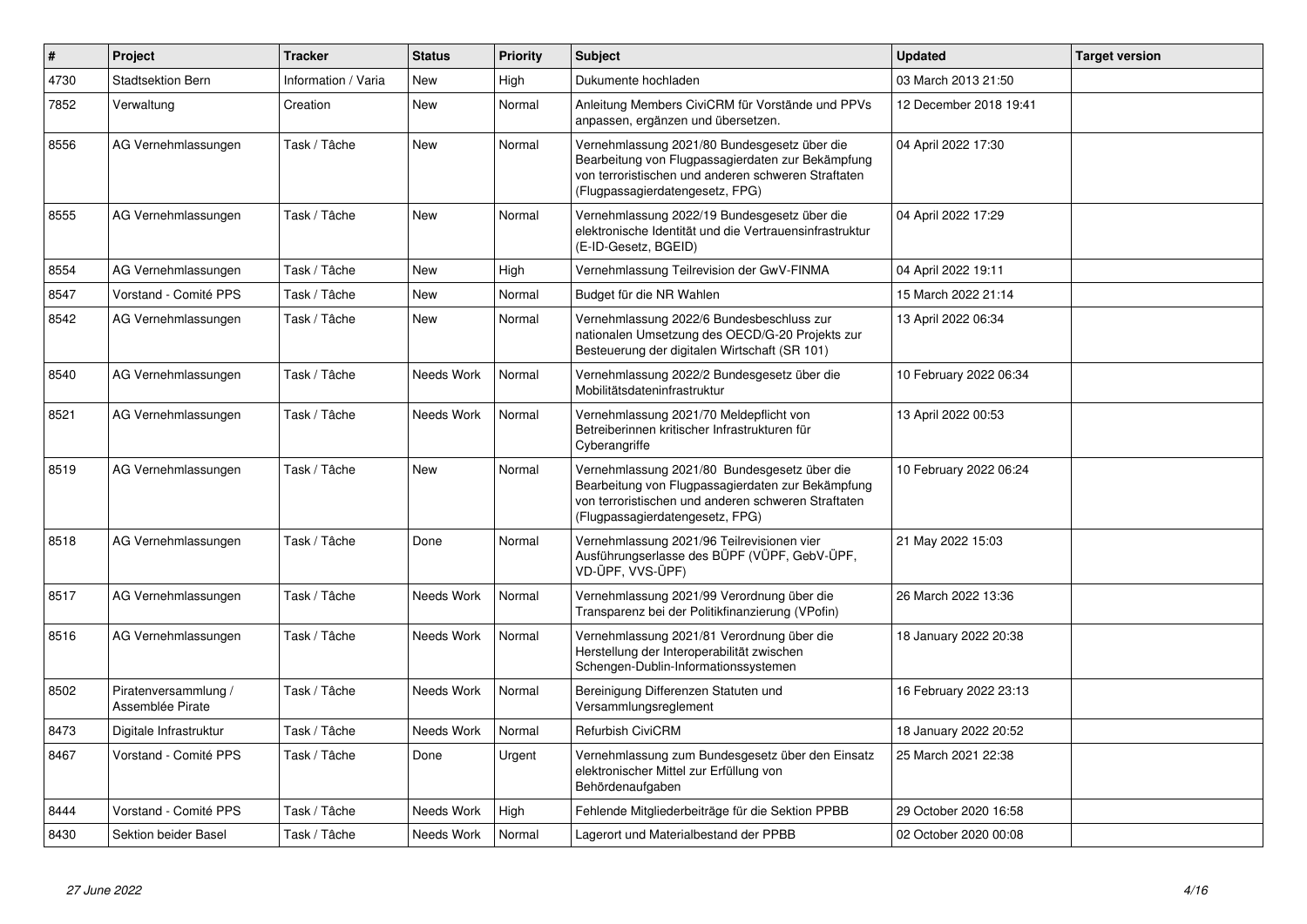| $\pmb{\#}$ | Project                | <b>Tracker</b> | <b>Status</b>     | <b>Priority</b> | <b>Subject</b>                                                                                              | <b>Updated</b>          | <b>Target version</b>       |
|------------|------------------------|----------------|-------------------|-----------------|-------------------------------------------------------------------------------------------------------------|-------------------------|-----------------------------|
| 8422       | Digitale Infrastruktur | Task / Tâche   | Needs<br>Feedback | High            | Civi Crm Funktionen extern geben                                                                            | 01 February 2022 02:19  |                             |
| 8421       | Sektion beider Basel   | Task / Tâche   | New               | Normal          | Aktuelle Vernehmlassungen                                                                                   | 02 October 2020 00:09   |                             |
| 8385       | Vorstand - Comité PPS  | Task / Tâche   | <b>New</b>        | Normal          | Strategie oder Massnahmenplan für Mitgliederwerbung                                                         | 09 December 2019 20:33  | PPS Meeting 09.12.2019      |
| 8381       | Vorstand - Comité PPS  | Task / Tâche   | <b>New</b>        | Normal          | Notiz/Eintrag von Berechtigungen für Mitgleider im<br><b>Members</b>                                        | 08 December 2019 10:30  | PPS Meeting 09.12.2019      |
| 8378       | Digitale Infrastruktur | Task / Tâche   | Needs Work        | Normal          | Erstelllung subdomain für neue Sektion<br>Thurgau/Schauffhausen + SG/AR/Ai                                  | 19 December 2019 00:53  |                             |
| 8354       | Vorstand - Comité PPS  | Task / Tâche   | New               | Normal          | Also for Italian/Tessin                                                                                     | 29 October 2019 10:57   |                             |
| 8351       | Vorstand - Comité PPS  | Task / Tâche   | Done              | Normal          | Newsletter                                                                                                  | 25 May 2020 19:24       | Vorstandssitzung 2019 11 25 |
| 8337       | Vorstand - Comité PPS  | Task / Tâche   | New               | Normal          | Änderung Begrüssung Neu Mitglieder                                                                          | 24 October 2019 07:05   |                             |
| 8334       | Vorstand - Comité PPS  | Task / Tâche   | New               | Normal          | Übersetzung Positionspapiere                                                                                | 30 September 2019 20:29 |                             |
| 8327       | <b>Section Vaud</b>    | Task / Tâche   | <b>New</b>        | Normal          | Transmission de matériel de notre parti pour les<br>élections fédérales à la BNS                            | 26 September 2019 19:27 | Réunion comité 2019-10-31   |
| 8312       | <b>Sektion Bern</b>    | Task / Tâche   | Needs Work        | Normal          | Rückzahlung des Darlehens an die PPS                                                                        | 09 September 2019 21:26 |                             |
| 8310       | Sektion Bern           | Task / Tâche   | Needs Work        | Normal          | Wahlkampfbudget / Bezahlung Wahlkampfleiter PPS<br>und Budget                                               | 09 September 2019 21:06 |                             |
| 8255       | Vorstand - Comité PPS  | Task / Tâche   | <b>New</b>        | Normal          | Überarbeitung des Piraten Quiz                                                                              | 21 August 2019 20:50    |                             |
| 8254       | <b>Section Vaud</b>    | Task / Tâche   | <b>New</b>        | High            | Affichage sur les communes EF19                                                                             | 21 August 2019 14:51    | Réunion comité 2019-08-22   |
| 8253       | <b>Section Vaud</b>    | Task / Tâche   | New               | Normal          | Plate-forme EF19 vidéo de la rts                                                                            | 21 August 2019 14:43    | Réunion comité 2019-08-22   |
| 8252       | <b>Section Vaud</b>    | Task / Tâche   | <b>New</b>        | Normal          | Création d'un compte LinkedIn pour le PPVD                                                                  | 21 August 2019 14:47    | Réunion comité 2019-08-22   |
| 8248       | Finanzen               | Task / Tâche   | New               | Normal          | Budget 2020                                                                                                 | 19 August 2019 18:25    |                             |
| 8238       | Digitale Infrastruktur | Task / Tâche   | <b>New</b>        | Normal          | Verify and document backup solution                                                                         | 15 December 2019 12:11  |                             |
| 8237       | <b>Section Vaud</b>    | Task / Tâche   | New               | High            | La campagne électorale du PPVD sur les réseaux<br>sociaux privés et libres                                  | 12 September 2019 15:03 | Réunion comité 2019-09-05   |
| 8220       | <b>Section Vaud</b>    | Task / Tâche   | New               | High            | Recherche d'un petit cadeau de remerciement                                                                 | 20 August 2019 14:57    | Réunion comité 2019-09-05   |
| 8219       | Section Vaud           | Task / Tâche   | New               | High            | Rédaction de la lettre                                                                                      | 20 August 2019 14:56    | Réunion comité 2019-08-22   |
| 8218       | <b>Section Vaud</b>    | Task / Tâche   | <b>New</b>        | High            | Lettre de remerciement à M. Burgerer pour son don                                                           | 20 August 2019 14:56    | Réunion comité 2019-09-05   |
| 8204       | <b>Section Vaud</b>    | Task / Tâche   | Needs Work        | High            | Le questionnaire de l'ALLIANCE-ENVIRONNEMENT                                                                | 20 August 2019 14:53    | Réunion comité 2019-07-25   |
| 8203       | <b>Section Vaud</b>    | Task / Tâche   | <b>Needs Work</b> | High            | Le questionnaire de la société vaudoise de médecine                                                         | 20 August 2019 14:52    | Réunion comité 2019-07-25   |
| 8195       | Vorstand - Comité PPS  | Task / Tâche   | New               | Normal          | Bestimmung von Dossier- und Themenverantwortlichen<br>Désignation des responsables de dossiers et de sujets | 08 July 2019 08:37      | Vorstandssitzung 2019 07 08 |
| 8160       | Section Vaud           | Task / Tâche   | <b>New</b>        | Normal          | Région de Nyon et Twitter                                                                                   | 13 June 2019 17:05      | Réunion comité 2019-06-13   |
| 8120       | <b>Section Vaud</b>    | Task / Tâche   | Done              | Normal          | Préparation de notre voyage à Olten le 23 juin 2019                                                         | 03 August 2019 20:59    | Réunion comité 2019-06-13   |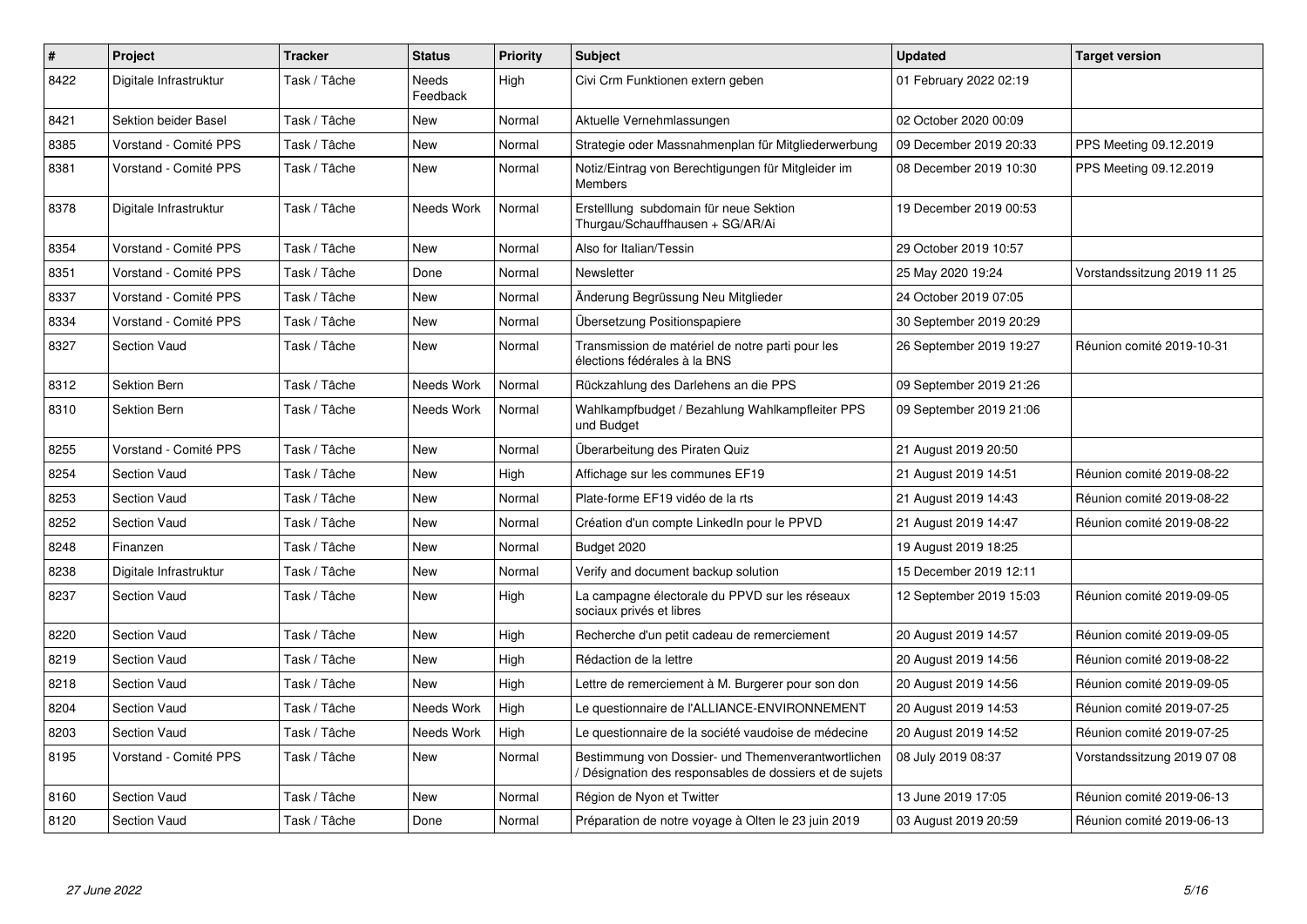| $\pmb{\#}$ | Project                           | <b>Tracker</b> | <b>Status</b>     | <b>Priority</b> | <b>Subject</b>                                                                                                                             | <b>Updated</b>         | <b>Target version</b>       |
|------------|-----------------------------------|----------------|-------------------|-----------------|--------------------------------------------------------------------------------------------------------------------------------------------|------------------------|-----------------------------|
| 8117       | Vorstand - Comité PPS             | Task / Tâche   | New               | Normal          | Procédure de communication entre les membres du<br>comité du PPS // Kommunikationsverfahren zwischen<br>den Mitgliedern des PPS-Vorstand   | 14 October 2019 19:26  | Vorstandssitzung 2019 06 24 |
| 8108       | Digitale Infrastruktur            | Task / Tâche   | Needs<br>Feedback | Normal          | Hinterlegung Druckvorlagen                                                                                                                 | 10 February 2022 16:00 |                             |
| 8082       | Digitale Infrastruktur            | Task / Tâche   | New               | High            | Accès Discourse                                                                                                                            | 19 December 2019 01:50 |                             |
| 8079       | Sektion Zürich                    | Task / Tâche   | <b>New</b>        | Normal          | Fotograf buchen                                                                                                                            | 04 May 2019 19:52      |                             |
| 8078       | Sektion Zürich                    | Task / Tâche   | <b>New</b>        | Normal          | Überblick über Dorf-, Quartier-, Regionalzeitungen                                                                                         | 04 May 2019 19:52      |                             |
| 8077       | Sektion Zürich                    | Task / Tâche   | New               | Normal          | Mitglieder-Postversand                                                                                                                     | 03 May 2019 09:01      |                             |
| 8063       | Sektion Zürich                    | Task / Tâche   | New               | Normal          | Vorbereitungen Aufstellungsversammlung                                                                                                     | 18 April 2019 17:41    | Vorstandsitzung 2019-1      |
| 8061       | Sektion Zürich                    | Task / Tâche   | <b>New</b>        | Normal          | Kontovollmachten geregelt kriegen                                                                                                          | 02 April 2019 18:15    | Vorstandsitzung 2019-1      |
| 8060       | Sektion Zürich                    | Task / Tâche   | <b>New</b>        | High            | Mitglieder und andere potenzielle Kandidaten<br>durchtelefonieren                                                                          | 03 April 2019 15:17    | Vorstandsitzung 2019-1      |
| 8059       | Sektion Zürich                    | Task / Tâche   | <b>New</b>        | Normal          | Wahlprogramm 2019                                                                                                                          | 14 May 2019 15:33      | Vorstandsitzung 2019-1      |
| 8058       | Sektion Zürich                    | Task / Tâche   | Needs Work        | Normal          | Neue Statuten auf Website publizieren                                                                                                      | 02 April 2019 14:38    |                             |
| 8033       | <b>Section Vaud</b>               | Task / Tâche   | Done              | Normal          | Faire liste du matériel de campagne                                                                                                        | 03 August 2019 20:59   | Réunion comité 2019-02-21   |
| 8024       | Vorstand - Comité PPS             | Task / Tâche   | Needs Work        | Low             | Verantwortliche & Zugriffsrechte                                                                                                           | 01 October 2020 23:07  |                             |
| 8001       | Finanzen                          | Task / Tâche   | New               | Normal          | Fehlende Finanzdaten / Jahre auf der Homepage mit<br>entsprechenden Forumalren ergänzen                                                    | 01 December 2018 17:35 |                             |
| 8000       | Finanzen                          | Task / Tâche   | <b>New</b>        | Normal          | Mitgliederbeiträge der Sektionen                                                                                                           | 01 December 2018 16:34 |                             |
| 7999       | Verwaltung                        | Task / Tâche   | New               | Normal          | Neuer Willkommens-Text nach Aufnahme als Mitglied                                                                                          | 01 October 2020 23:09  |                             |
| 7998       | <b>Press and Public Relations</b> | Task / Tâche   | <b>New</b>        | Normal          | Presseverteiler im PressCRM aktualisieren sowie<br>ergänzen                                                                                | 01 December 2018 13:05 |                             |
| 7997       | Verwaltung                        | Task / Tâche   | <b>New</b>        | Normal          | Online Anmeldung Mitglied                                                                                                                  | 01 October 2020 23:12  |                             |
| 7987       | Vorstand - Comité PPS             | Task / Tâche   | Done              | Normal          | Kommunikationskonzept                                                                                                                      | 03 February 2020 19:12 | Vorstandssitzung 2019 05 27 |
| 7986       | Grafik und Design                 | Task / Tâche   | New               | Normal          | Datenv von Grafik/Design auf einer Instanz der PPS<br>hosten                                                                               | 22 January 2019 12:54  |                             |
| 7977       | <b>Section Vaud</b>               | Task / Tâche   | Needs Work        | Normal          | Téléchargement légal: cadre particulier et exeptions                                                                                       | 01 November 2018 20:44 | Séance de comité 18-44      |
| 7976       | <b>Section Vaud</b>               | Task / Tâche   | Done              | Normal          | Sondage Politiciennes.ch                                                                                                                   | 01 November 2018 20:43 | Séance de comité 18-44      |
| 7975       | <b>Pirate Party Policy</b>        | Task / Tâche   | <b>New</b>        | Normal          | Änderung des Betäubungsmittelgesetzes und<br>Verordnung über Pilotversuche nach dem<br>Betäubungsmittelgesetz (Pilotversuche mit Cannabis) | 04 March 2019 14:49    |                             |
| 7906       | <b>Section Vaud</b>               | Task / Tâche   | <b>New</b>        | Normal          | Organisation et planification de la 2ème AGE 2018                                                                                          | 14 June 2018 14:55     | Réunion comité 14.06.2018   |
| 7868       | Digitale Infrastruktur            | Task / Tâche   | Needs<br>Feedback | Normal          | Mailverteiler für die PPS Ticino erstellen                                                                                                 | 19 December 2019 01:40 |                             |
| 7863       | Section Vaud                      | Task / Tâche   | <b>New</b>        | Normal          | <b>Compte Twitter PPVD</b>                                                                                                                 | 14 April 2018 09:24    | Réunion comité 19.04.2018   |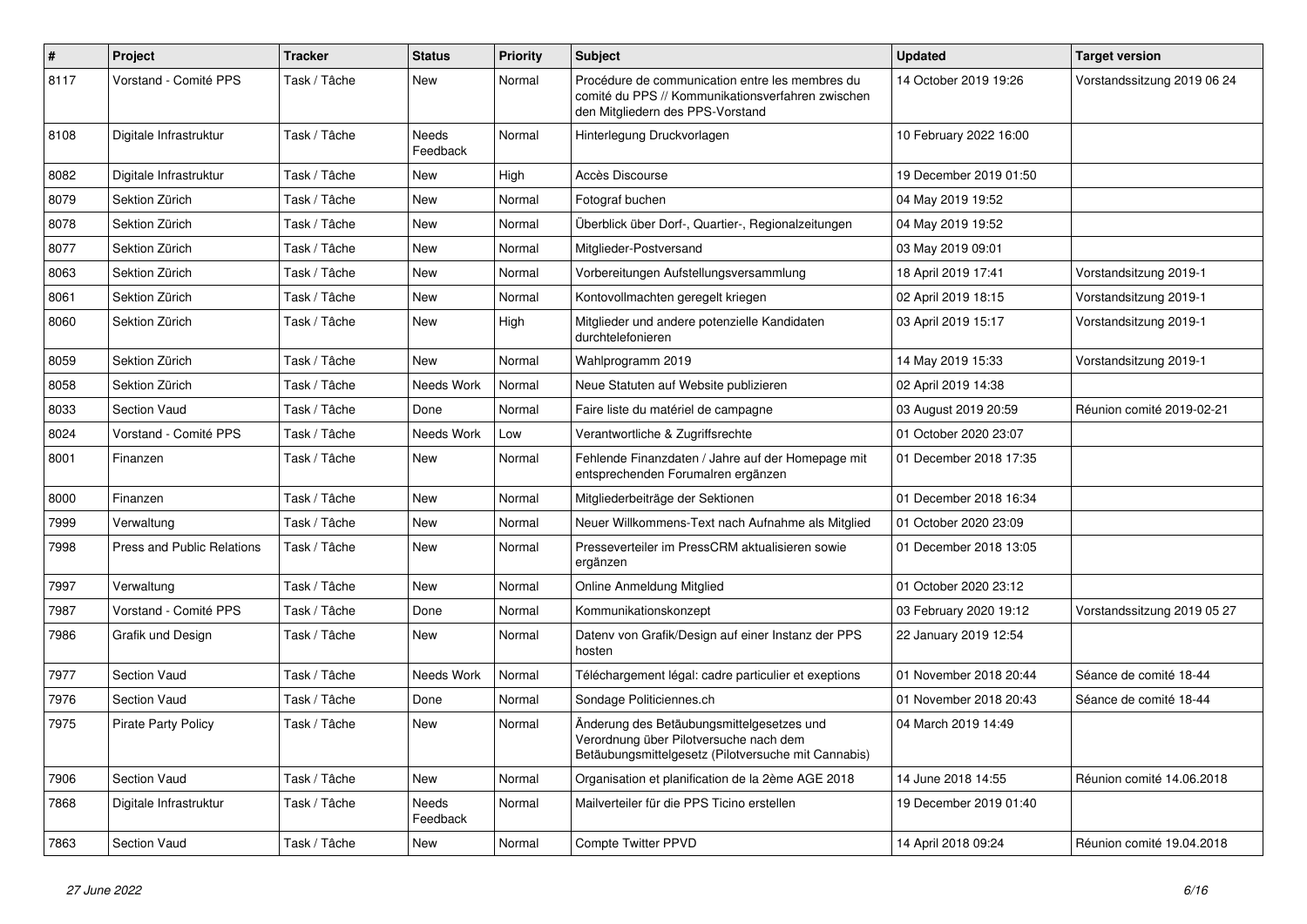| #    | <b>Project</b>                       | <b>Tracker</b> | <b>Status</b> | <b>Priority</b> | <b>Subject</b>                                                                           | <b>Updated</b>          | <b>Target version</b>                  |
|------|--------------------------------------|----------------|---------------|-----------------|------------------------------------------------------------------------------------------|-------------------------|----------------------------------------|
| 7862 | <b>Section Vaud</b>                  | Task / Tâche   | <b>New</b>    | Normal          | Mise à jour de la page wiki des PV                                                       | 14 April 2018 09:21     | Réunion comité 19.04.2018              |
| 7828 | Section Vaud                         | Task / Tâche   | <b>New</b>    | Normal          | Communication sur le 14 avril                                                            | 05 April 2018 16:42     | Réunion comité 05.04.2018              |
| 7801 | <b>Section Vaud</b>                  | Task / Tâche   | <b>New</b>    | Normal          | Election de vérificateurs de comptes                                                     | 08 February 2018 18:58  |                                        |
| 7739 | Sektion Wallis / section<br>valaisan | Task / Tâche   | <b>New</b>    | Normal          | GV2017                                                                                   | 20 August 2017 09:00    | GV2017                                 |
| 7657 | Finanzen                             | Task / Tâche   | New           | Urgent          | <b>BTC Zahlungen</b>                                                                     | 12 April 2017 22:16     |                                        |
| 7527 | Section Vaud                         | Task / Tâche   | Done          | High            | Prise de possition sur le référendum vaudois sur la<br>mendicité                         | 03 August 2019 12:57    | Réunion de Comité - 3.11.2016          |
| 7522 | Section Vaud                         | Task / Tâche   | New           | Normal          | Les modalités éléctorales 2017                                                           | 22 October 2016 13:43   | Réunion de Comité - 20.10.2016         |
| 7521 | Section Vaud                         | Task / Tâche   | New           | Normal          | Création d'une newsletter et appel à la candidature<br>Election cantonale                | 22 October 2016 13:37   | Réunion de Comité - 20.10.2016         |
| 7516 | Sektion Zürich                       | Task / Tâche   | <b>New</b>    | Normal          | Kalender abonnieren auf Website fixen                                                    | 02 April 2019 18:11     | Vorstandsitzung 2019-1                 |
| 7505 | <b>Section Vaud</b>                  | Task / Tâche   | <b>New</b>    | Normal          | Recherche de la salle pour le 8 décembre                                                 | 06 October 2016 22:17   | Réunion de Comité - 20.10.2016         |
| 7500 | <b>Section Vaud</b>                  | Task / Tâche   | New           | Normal          | Création d'un programme de communication vaudois                                         | 04 October 2016 17:54   | Réunion de Comité - 6.10.2016          |
| 7499 | Section Vaud                         | Task / Tâche   | New           | Normal          | Mise à jour logiciel du site web                                                         | 04 October 2016 17:50   | Réunion de Comité - 6.10.2016          |
| 7498 | <b>Section Vaud</b>                  | Task / Tâche   | New           | Normal          | Mise au propre du programme vaudois                                                      | 04 October 2016 17:45   | Réunion de Comité - 6.10.2016          |
| 7497 | Section Vaud                         | Task / Tâche   | <b>New</b>    | Normal          | Mise à jour du calendrier du site web                                                    | 04 October 2016 17:42   | Réunion de Comité - 6.10.2016          |
| 7491 | <b>Section Vaud</b>                  | Task / Tâche   | New           | Normal          | Comité de campagne élections cantonales 2017                                             | 22 September 2016 21:53 | Réunion de Comité - 6.10.2016          |
| 7470 | Section Vaud                         | Task / Tâche   | Done          | Normal          | Creation des stands                                                                      | 13 June 2019 15:55      |                                        |
| 7468 | <b>Section Vaud</b>                  | Task / Tâche   | Done          | Normal          | Elections communales 2016 et EF 2015 - finances<br>factures ouvertes - point de sitation | 19 April 2019 15:10     | Réunion de Comité - 25.08.2016         |
| 7467 | <b>Section Vaud</b>                  | Task / Tâche   | Done          | Normal          | Formation média                                                                          | 13 June 2019 15:54      | Réunion de Comité - 25.08.2016         |
| 7466 | <b>Section Vaud</b>                  | Task / Tâche   | Done          | Normal          | Préparation Elections cantonales - désignation de<br>candidats - alliance - etc          | 13 June 2019 15:54      | Réunion de Comité - 25.08.2016         |
| 7465 | <b>Section Vaud</b>                  | Task / Tâche   | <b>New</b>    | Normal          | Newsletter septembre                                                                     | 25 August 2016 08:00    |                                        |
| 7463 | <b>Section Vaud</b>                  | Task / Tâche   | Done          | Normal          | Conférence-débats 2e partie 2016                                                         | 19 April 2019 15:11     | Réunion de Comité - 6.10.2016          |
| 7462 | Section Vaud                         | Task / Tâche   | Done          | Normal          | Camnpagne Référendum LRens                                                               | 16 May 2019 16:35       | Réunion de Comité - 25.08.2016         |
| 7381 | Section Vaud                         | Task / Tâche   | New           | Normal          | Mise en place d'un outil de sondage                                                      | 09 July 2016 09:42      | Réunion de comité - 14 juillet<br>2016 |
| 7363 | Section Vaud                         | Task / Tâche   | New           | Normal          | Modifications des statuts pour la banque                                                 | 25 June 2016 16:55      | Réunion du comité - 2 juillet<br>2016  |
| 7341 | Section Vaud                         | Task / Tâche   | Done          | Urgent          | Publipostage de formulaire Iscpt                                                         | 19 April 2019 15:12     | Réunion de comité - 9 juin 2016        |
| 7321 | Sektion Zürich                       | Task / Tâche   | New           | Normal          | Auswertung Mitgliederversand                                                             | 11 October 2016 17:11   |                                        |
| 7270 | Section Vaud                         | Task / Tâche   | Done          | Normal          | Rédaction et diffusion de la newsletter du PPVD pour le<br>mois d'avril                  | 20 April 2016 09:19     | Réunion de comité - 28 avril<br>2016   |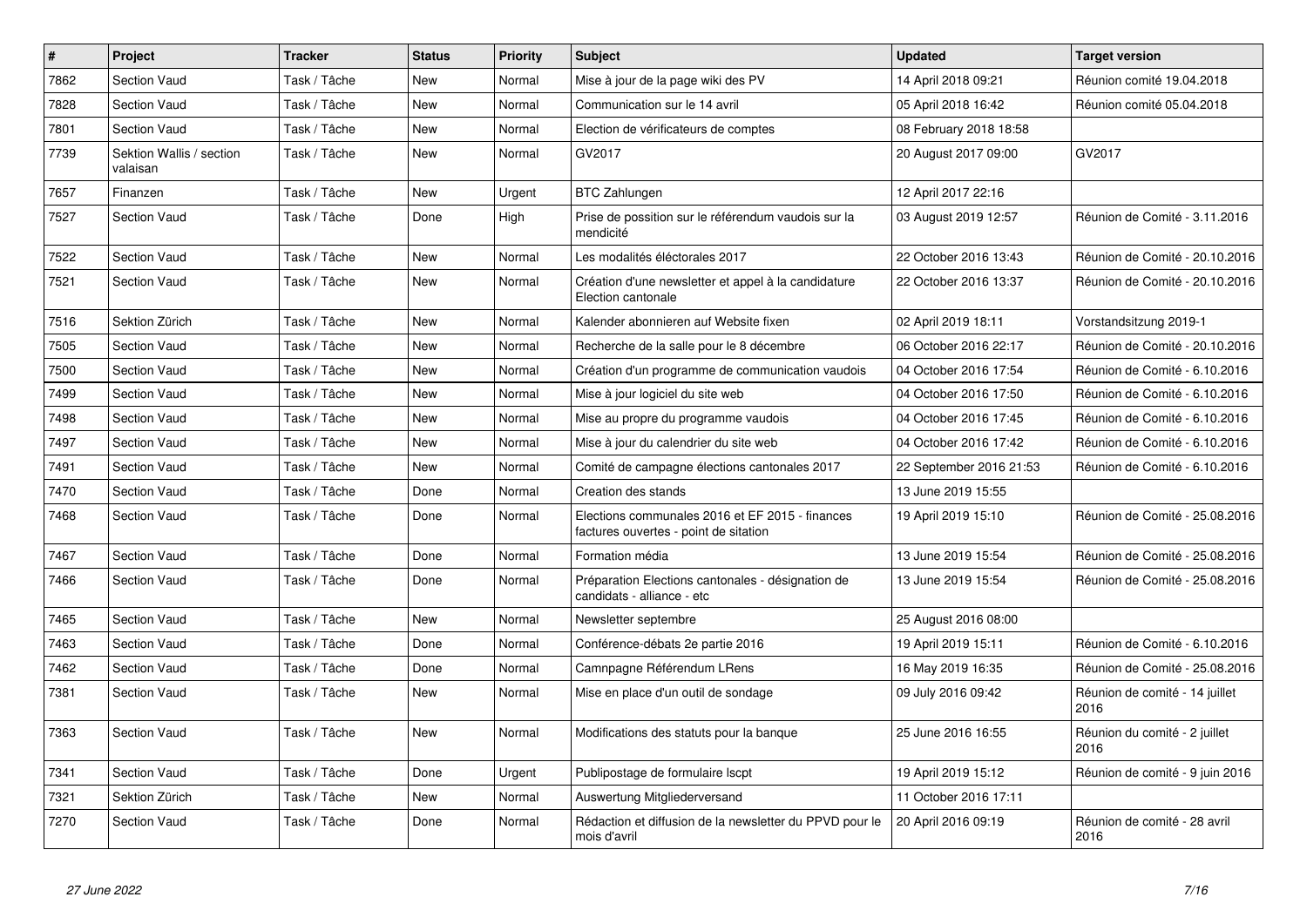| $\pmb{\#}$ | Project                              | <b>Tracker</b> | <b>Status</b> | <b>Priority</b> | <b>Subject</b>                                                                                                                                                            | <b>Updated</b>          | <b>Target version</b>                |
|------------|--------------------------------------|----------------|---------------|-----------------|---------------------------------------------------------------------------------------------------------------------------------------------------------------------------|-------------------------|--------------------------------------|
| 7269       | <b>Section Vaud</b>                  | Task / Tâche   | Done          | Normal          | Travaux sur la vision pirate du développement<br>communal                                                                                                                 | 07 May 2018 13:02       | Réunion de comité - 28 avril<br>2016 |
| 7264       | <b>Section Vaud</b>                  | Task / Tâche   | Done          | Normal          | Tri des propositions par collectivité impactée                                                                                                                            | 15 April 2016 15:30     | Réunion de comité - 14 avril<br>2016 |
| 7262       | <b>Section Vaud</b>                  | Task / Tâche   | Done          | Normal          | Révision du programme du PPVD                                                                                                                                             | 07 May 2018 13:02       | Réunion de comité - 14 avril<br>2016 |
| 7236       | <b>Section Vaud</b>                  | Task / Tâche   | Done          | Normal          | Organisation de la campagne référendaire LSCPT                                                                                                                            | 07 May 2018 12:58       | Réunion de comité - 31 mars<br>2016  |
| 7199       | <b>Section Vaud</b>                  | Task / Tâche   | <b>New</b>    | Normal          | Mise en place de la pétition evoting                                                                                                                                      | 11 March 2016 16:46     |                                      |
| 7195       | <b>Section Vaud</b>                  | Task / Tâche   | Done          | Normal          | Révision de statuts du PPVD                                                                                                                                               | 03 August 2019 09:48    | Réunion de comité - 28 avril<br>2016 |
| 7179       | Section Vaud                         | Task / Tâche   | Done          | Urgent          | URGENT débat pour la RIE3                                                                                                                                                 | 10 March 2016 00:16     |                                      |
| 7140       | <b>Section Vaud</b>                  | Task / Tâche   | Done          | Normal          | Approbation et signature du PV de l'AG par les<br>membres du comité ainsi que les statuts du PPVD                                                                         | 08 September 2019 06:41 | Réunion de comité - 31 mars<br>2016  |
| 7089       | Sektion Wallis / section<br>valaisan | Task / Tâche   | Done          | Normal          | Anfragen an Standesämtern                                                                                                                                                 | 02 March 2016 09:56     |                                      |
| 7002       | <b>Sektion beider Basel</b>          | Task / Tâche   | Needs Work    | Normal          | Für ein lebendiges Basel                                                                                                                                                  | 02 October 2020 00:23   |                                      |
| 7001       | Sektion beider Basel                 | Task / Tâche   | <b>New</b>    | Normal          | Online Infos/Struktur aktualisieren und überarbeiten                                                                                                                      | 28 November 2015 10:44  |                                      |
| 6854       | Sektion Zürich                       | Task / Tâche   | New           | Normal          | Website                                                                                                                                                                   | 07 April 2019 07:36     | Vorstandsitzung 2019-1               |
| 6850       | Sektion Zürich                       | Task / Tâche   | New           | Normal          | Fundraising                                                                                                                                                               | 27 August 2015 18:40    | Vorstandssitzung 2015-08-27          |
| 6787       | <b>Pirate Party Policy</b>           | Task / Tâche   | Done          | Normal          | Révision totale de la loi fédérale sur l'analyse génétique<br>humaine (LAGH) - Totalrevision des Bundesgesetzes<br>über genetische Untersuchungen beim Menschen<br>(GUMG) | 27 May 2015 06:55       |                                      |
| 6784       | <b>Press and Public Relations</b>    | Task / Tâche   | Needs Work    | High            | CP - Déclaration D. Burkhalter DFAE «Promoting trust<br>and globally shared rules to ensure an open, free and<br>secure cyberspace»                                       | 17 April 2015 18:12     |                                      |
| 6778       | Sektion Zürich                       | Task / Tâche   | New           | Normal          | Wahlkampf-Wissen im Wiki festhalten                                                                                                                                       | 22 April 2015 18:29     | Vorstandssitzung 2015-04-22          |
| 6748       | <b>Press and Public Relations</b>    | Task / Tâche   | Done          | Urgent          | PR - Bund niederlässt wieder IT Security!                                                                                                                                 | 02 April 2015 12:03     |                                      |
| 6727       | <b>Pirate Party Policy</b>           | Task / Tâche   | Done          | Normal          | Rédaction de la réponse de la consultation                                                                                                                                | 08 April 2015 09:17     |                                      |
| 6726       | <b>Pirate Party Policy</b>           | Task / Tâche   | Done          | Normal          | Consultation FINMA - LBA / GvW                                                                                                                                            | 08 April 2015 09:18     |                                      |
| 6688       | Section Genève                       | Task / Tâche   | Needs Work    | Normal          | Comptabilité - Recherche Fiduciaire                                                                                                                                       | 25 March 2015 17:00     | Prochain Comité                      |
| 6677       | Section Genève                       | Task / Tâche   | Done          | Normal          | Préparation prochaine AG                                                                                                                                                  | 19 October 2015 17:06   | Prochain Comité                      |
| 6676       | Section Genève                       | Task / Tâche   | Done          | Normal          | Préparation éléction national                                                                                                                                             | 27 June 2016 09:53      | Prochain Comité                      |
| 6645       | Section Genève                       | Task / Tâche   | Needs Work    | Normal          | Dossier médical en ligne                                                                                                                                                  | 25 March 2015 17:03     | Prochain Comité                      |
| 6597       | Sektion Zürich                       | Task / Tâche   | Needs Work    | Normal          | Wegen Gratis-Plakatstellen anfragen                                                                                                                                       | 04 May 2019 19:49       |                                      |
| 6487       | Sektion Wallis / section<br>valaisan | Task / Tâche   | New           | Normal          | Sektionsdateien Lagerung                                                                                                                                                  | 20 August 2017 08:55    | GV2017                               |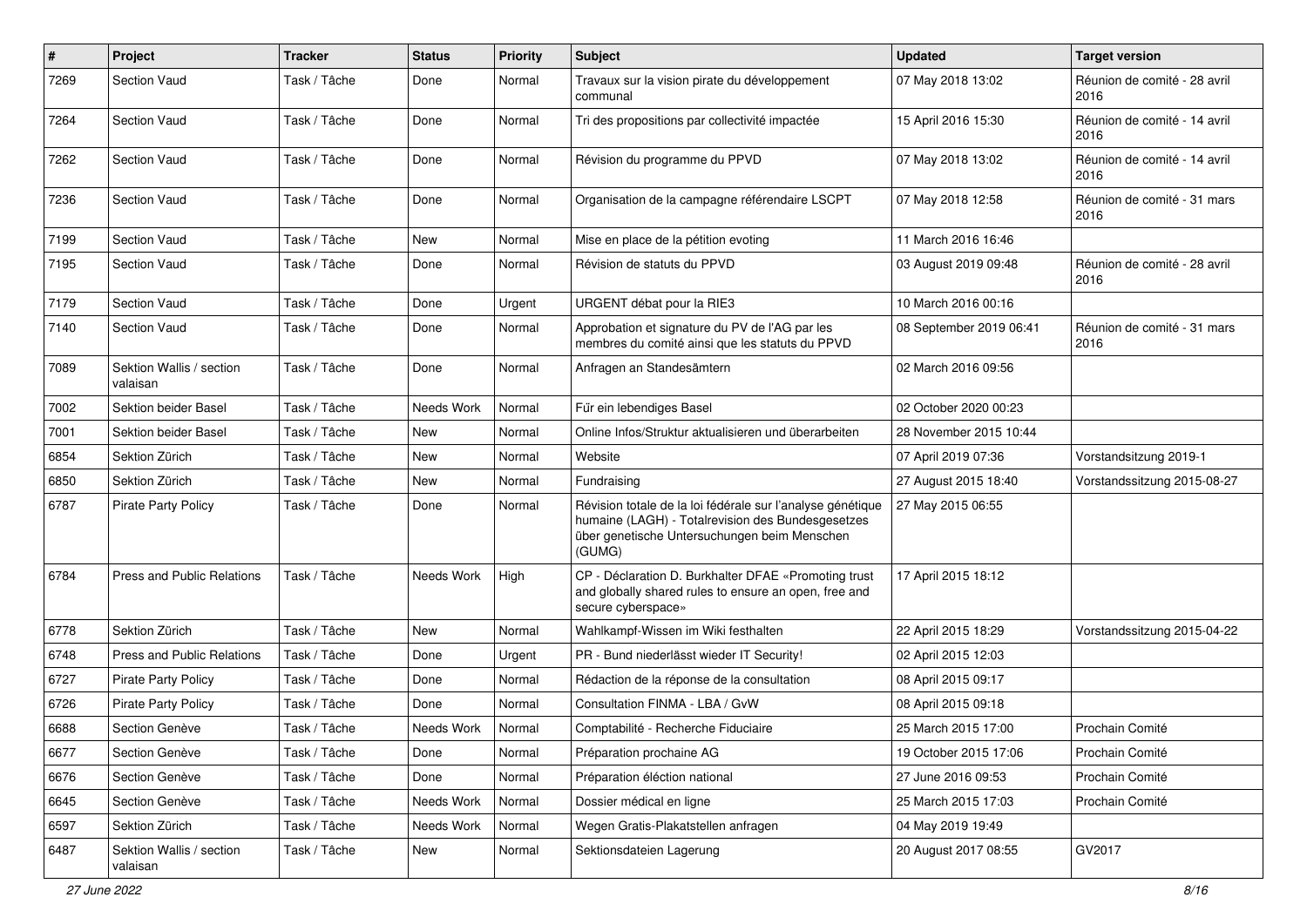| $\pmb{\#}$ | Project                              | <b>Tracker</b> | <b>Status</b>            | <b>Priority</b> | <b>Subject</b>                                                                                                                | <b>Updated</b>         | <b>Target version</b>                                         |
|------------|--------------------------------------|----------------|--------------------------|-----------------|-------------------------------------------------------------------------------------------------------------------------------|------------------------|---------------------------------------------------------------|
| 6438       | Sektion Bern                         | Task / Tâche   | New                      | High            | Probleme bei elektronischer Zählung der Stimmzettel in<br>der Stadt Bern                                                      | 28 May 2014 10:18      |                                                               |
| 6390       | Pirate Party Policy                  | Task / Tâche   | Done                     | Normal          | Vernehmlassung: Geldspielgesetz / Consultation : Loi<br>sur les jeux d'argent                                                 | 08 April 2015 09:18    |                                                               |
| 6389       | Sektion Bern                         | Task / Tâche   | <b>New</b>               | High            | Datenschutz Problem BE Gemeinden                                                                                              | 28 April 2014 22:11    |                                                               |
| 6378       | <b>Pirate Party Policy</b>           | Task / Tâche   | New                      | Normal          | Vernehmlassung: Informationssicherheitsgesetz                                                                                 | 22 April 2014 12:11    |                                                               |
| 6311       | Sektion Wallis / section<br>valaisan | Task / Tâche   | <b>Needs</b><br>Feedback | Normal          | Videoüberachung Brig: Umstellung der Webseite                                                                                 | 20 August 2017 08:55   | Existierende/Funktionierende<br>Datenschutz- und GIDA Behörde |
| 6255       | Pirate Party Policy                  | Task / Tâche   | New                      | Normal          | Positionspapier Rechtsstaat updaten                                                                                           | 21 November 2015 16:11 |                                                               |
| 6254       | <b>Pirate Party Policy</b>           | Task / Tâche   | <b>New</b>               | Normal          | Positionspapier Suchtpolitik updaten                                                                                          | 21 November 2015 16:12 |                                                               |
| 6248       | <b>Pirate Party Policy</b>           | Task / Tâche   | New                      | Normal          | Communication - press release - communication interne<br>-> via pages de sections, twitter & facebook                         | 05 March 2014 15:16    |                                                               |
| 6247       | Pirate Party Policy                  | Task / Tâche   | <b>New</b>               | Normal          | Rédaction du rapport et de la lettre d'accompagnement                                                                         | 05 March 2014 15:15    |                                                               |
| 6246       | <b>Pirate Party Policy</b>           | Task / Tâche   | New                      | Normal          | Development of the PPS report on the consultation                                                                             | 05 March 2014 15:13    |                                                               |
| 6243       | Pirate Party Policy                  | Task / Tâche   | New                      | Normal          | Communication - press release - communication interne<br>-> via pages de sections, twitter & facebook                         | 05 March 2014 14:55    |                                                               |
| 6242       | <b>Pirate Party Policy</b>           | Task / Tâche   | <b>New</b>               | Normal          | Rédaction du rapport et de la lettre d'accompagnement                                                                         | 05 March 2014 14:57    |                                                               |
| 6241       | <b>Pirate Party Policy</b>           | Task / Tâche   | <b>New</b>               | Normal          | Development of the PPS report on the consultation                                                                             | 05 March 2014 14:44    |                                                               |
| 6224       | <b>Pirate Party Policy</b>           | Task / Tâche   | <b>New</b>               | Normal          | Publication - Diffusion aux sections                                                                                          | 04 March 2014 15:19    |                                                               |
| 6223       | <b>Pirate Party Policy</b>           | Task / Tâche   | New                      | Normal          | traduction                                                                                                                    | 04 March 2014 15:19    |                                                               |
| 6222       | <b>Pirate Party Policy</b>           | Task / Tâche   | Done                     | Normal          | Développement argumentaires votations populaire 18<br>mai - Entwicklung Argumentationshilfe Themen<br>Volksabstimmung 18. Mai | 27 November 2019 21:23 |                                                               |
| 6219       | <b>Pirate Party Policy</b>           | Task / Tâche   | New                      | Normal          | Position guideline development planning                                                                                       | 04 March 2014 14:49    |                                                               |
| 6218       | Pirate Party Policy                  | Task / Tâche   | New                      | Normal          | Position guideline development                                                                                                | 04 March 2014 14:49    |                                                               |
| 6217       | <b>Pirate Party Policy</b>           | Task / Tâche   | <b>New</b>               | Normal          | XML Formatting for bootstrap integration                                                                                      | 04 March 2014 14:38    |                                                               |
| 6216       | <b>Pirate Party Policy</b>           | Task / Tâche   | New                      | Normal          | Translation of all missing elements of the PPS program<br>draft                                                               | 04 March 2014 14:39    |                                                               |
| 6215       | Pirate Party Policy                  | Task / Tâche   | <b>New</b>               | Normal          | Development of the "Economy" section                                                                                          | 04 March 2014 14:36    |                                                               |
| 6214       | Pirate Party Policy                  | Task / Tâche   | New                      | Normal          | Development of the "Patrimoine Commun" section of<br>PPS Program                                                              | 04 March 2014 14:33    |                                                               |
| 6213       | Pirate Party Policy                  | Task / Tâche   | New                      | Normal          | Development of the "Environment" section                                                                                      | 04 March 2014 14:28    |                                                               |
| 6212       | Pirate Party Policy                  | Task / Tâche   | New                      | Normal          | Development of the "Security" section                                                                                         | 04 March 2014 14:33    |                                                               |
| 6211       | Pirate Party Policy                  | Task / Tâche   | New                      | Normal          | Development of the "Etat de droit" section                                                                                    | 04 March 2014 14:34    |                                                               |
| 6210       | Pirate Party Policy                  | Task / Tâche   | New                      | Normal          | Development of the Area verbiage                                                                                              | 04 March 2014 14:34    |                                                               |
| 6209       | Pirate Party Policy                  | Task / Tâche   | New                      | Normal          | PPS Program development                                                                                                       | 04 March 2014 14:17    |                                                               |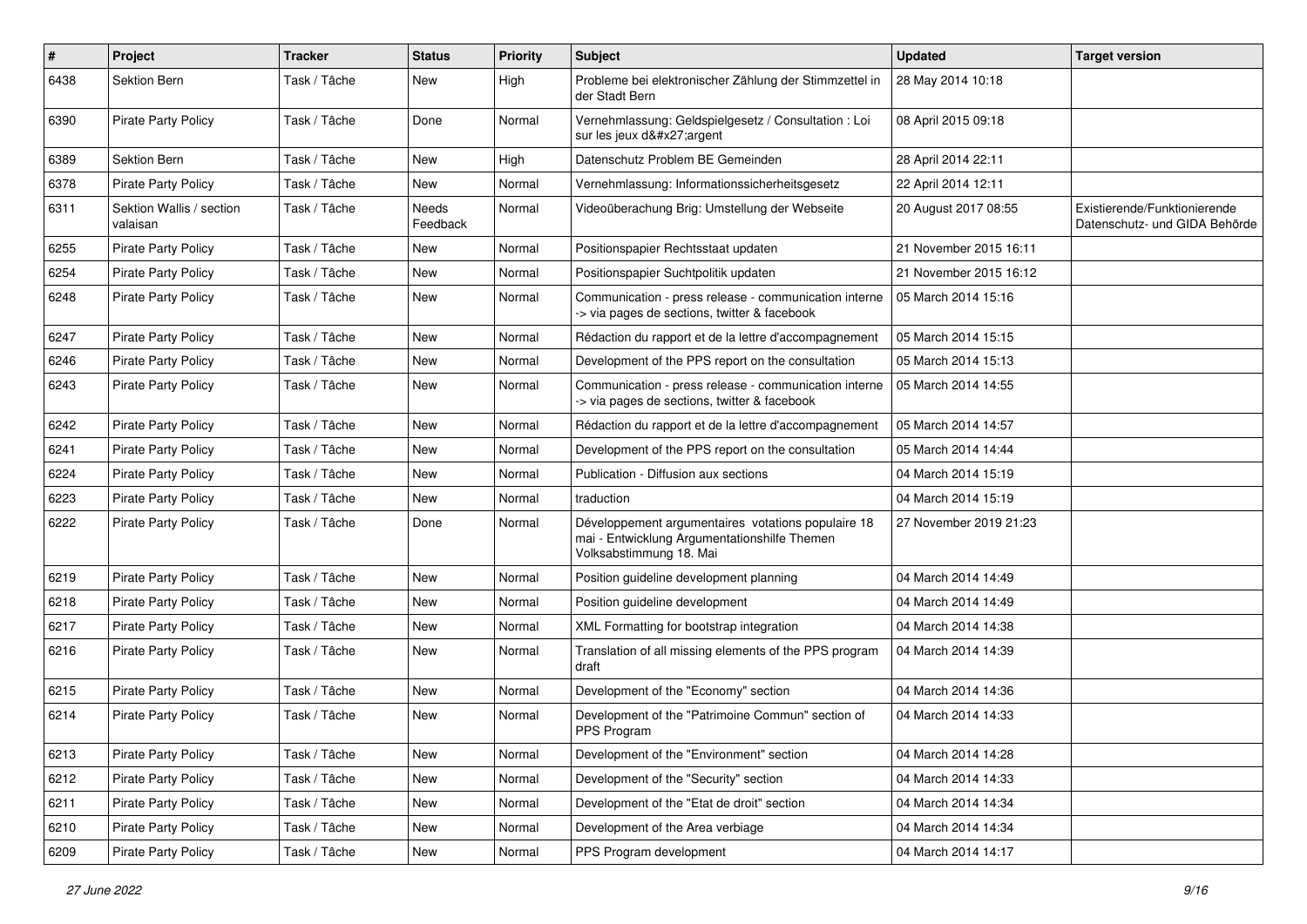| $\pmb{\#}$ | Project                              | <b>Tracker</b> | <b>Status</b>        | <b>Priority</b> | Subject                                                                                                                                                                                                                                          | <b>Updated</b>         | <b>Target version</b>                                         |
|------------|--------------------------------------|----------------|----------------------|-----------------|--------------------------------------------------------------------------------------------------------------------------------------------------------------------------------------------------------------------------------------------------|------------------------|---------------------------------------------------------------|
| 6206       | <b>Pirate Party Policy</b>           | Task / Tâche   | Done                 | Normal          | Consultation "Modification loi fédérale sur les systèmes<br>d'information de la Confédération dans le domaine du<br>sport (LSIS)" - Vernehmlassung "Änderung<br>Bundesgesetz über die Informationssysteme des<br>Bundes im Bereich Sport (IBSG)" | 08 April 2015 09:26    |                                                               |
| 6205       | <b>Pirate Party Policy</b>           | Task / Tâche   | New                  | Normal          | Development of the PPS report on the consultation                                                                                                                                                                                                | 04 March 2014 13:32    |                                                               |
| 6201       | <b>Pirate Party Policy</b>           | Task / Tâche   | New                  | Normal          | Consultation - Modification du Code des obligations<br>(Droit des raisons de commerce) / Vernehmlassung -<br>Änderung des Obligationenrechts (Firmenrecht)                                                                                       | 04 March 2014 13:21    |                                                               |
| 6197       | <b>Pirate Party Policy</b>           | Task / Tâche   | Offen /<br>Incertain | Normal          | Review currently running iniatives                                                                                                                                                                                                               | 04 March 2014 12:38    |                                                               |
| 6186       | <b>Pirate Party Policy</b>           | Task / Tâche   | Offen /<br>Incertain | Normal          | review decembre 2014                                                                                                                                                                                                                             | 08 April 2015 09:26    |                                                               |
| 6185       | <b>Pirate Party Policy</b>           | Task / Tâche   | Offen /<br>Incertain | Normal          | review novembre 2014                                                                                                                                                                                                                             | 08 April 2015 09:26    |                                                               |
| 6184       | <b>Pirate Party Policy</b>           | Task / Tâche   | Offen /<br>Incertain | Normal          | review octobre 2014                                                                                                                                                                                                                              | 08 April 2015 09:26    |                                                               |
| 6183       | <b>Pirate Party Policy</b>           | Task / Tâche   | Offen /<br>Incertain | Normal          | review septembre 2014                                                                                                                                                                                                                            | 08 April 2015 09:26    |                                                               |
| 6182       | <b>Pirate Party Policy</b>           | Task / Tâche   | Offen /<br>Incertain | Normal          | review august 2014                                                                                                                                                                                                                               | 08 April 2015 09:26    |                                                               |
| 6181       | <b>Pirate Party Policy</b>           | Task / Tâche   | Offen /<br>Incertain | Normal          | review july 2014                                                                                                                                                                                                                                 | 08 April 2015 09:26    |                                                               |
| 6180       | Pirate Party Policy                  | Task / Tâche   | Offen /<br>Incertain | Normal          | review june 2014                                                                                                                                                                                                                                 | 08 April 2015 09:26    |                                                               |
| 6179       | <b>Pirate Party Policy</b>           | Task / Tâche   | Offen /<br>Incertain | Normal          | review may 2014                                                                                                                                                                                                                                  | 08 April 2015 09:26    |                                                               |
| 6177       | <b>Pirate Party Policy</b>           | Task / Tâche   | Offen /<br>Incertain | Normal          | Consultation process review                                                                                                                                                                                                                      | 08 April 2015 09:26    |                                                               |
| 6120       | Sektion Wallis / section<br>valaisan | Task / Tâche   | New                  | Normal          | <b>Website Optimierung</b>                                                                                                                                                                                                                       | 20 August 2017 08:32   | GV2017                                                        |
| 6021       | Sektion Wallis / section<br>valaisan | Task / Tâche   | Needs<br>Feedback    | Normal          | Amtsblatt Wallis: Öffentlich und Gratis                                                                                                                                                                                                          | 20 August 2017 08:34   | Existierende/Funktionierende<br>Datenschutz- und GIDA Behörde |
| 6015       | Stadtsektion Zürich                  | Task / Tâche   | New                  | Normal          | Stellungsnahme zu Teilrevision BZO                                                                                                                                                                                                               | 04 December 2013 11:14 |                                                               |
| 5999       | Bezirkssektion Winterthur            | Task / Tâche   | New                  | Normal          | Datenschutz von Steuer- und Einwohnerdaten                                                                                                                                                                                                       | 21 November 2013 20:52 |                                                               |
| 5915       | Sektion Zürich                       | Task / Tâche   | New                  | Normal          | Positionspapier «Laizismus»                                                                                                                                                                                                                      | 06 November 2014 18:48 |                                                               |
| 5873       | Sektion Wallis / section<br>valaisan | Task / Tâche   | Tabled               | Normal          | Pi-Vote Zertifikate                                                                                                                                                                                                                              | 20 August 2017 08:31   | GV2017                                                        |
| 5870       | Sektion Wallis / section<br>valaisan | Task / Tâche   | Needs Work           | Normal          | Opendata.admin.ch                                                                                                                                                                                                                                | 20 August 2017 08:31   | GV2017                                                        |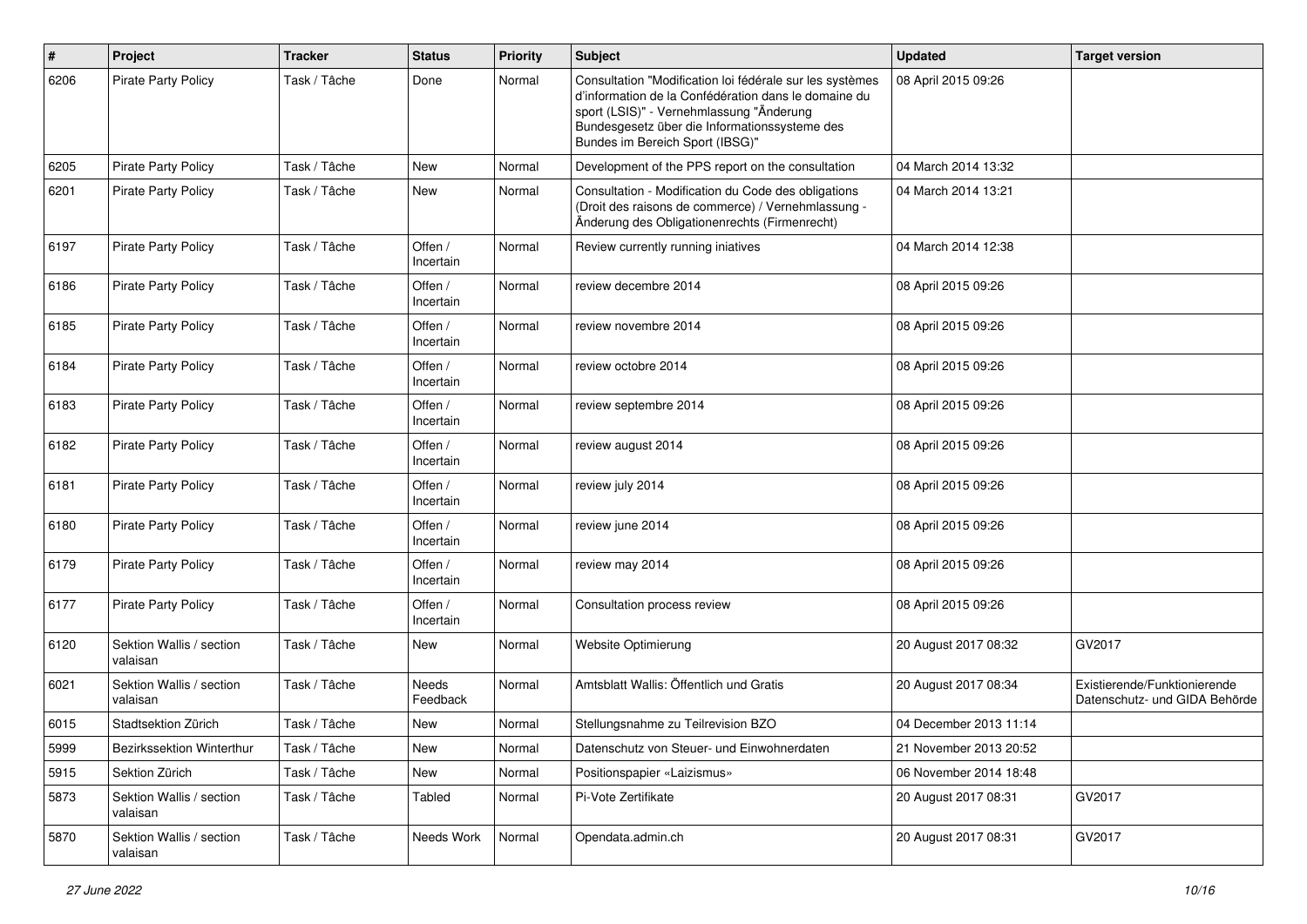| #    | Project                              | <b>Tracker</b> | <b>Status</b>     | <b>Priority</b> | Subject                                                                       | <b>Updated</b>          | <b>Target version</b> |
|------|--------------------------------------|----------------|-------------------|-----------------|-------------------------------------------------------------------------------|-------------------------|-----------------------|
| 5832 | Stadtsektion Zürich                  | Task / Tâche   | New               | Normal          | Meet the Pirates, Stammtisch Upgrade                                          | 17 September 2013 10:06 |                       |
| 5831 | Stadtsektion Zürich                  | Task / Tâche   | <b>New</b>        | Normal          | Festlegen Vorstand Sitzungen PP Züri                                          | 17 September 2013 09:51 |                       |
| 5830 | Stadtsektion Zürich                  | Task / Tâche   | New               | Normal          | <b>PP Patente</b>                                                             | 17 September 2013 09:51 |                       |
| 5829 | Stadtsektion Zürich                  | Task / Tâche   | New               | Normal          | Who cares?                                                                    | 17 September 2013 09:50 |                       |
| 5787 | Bezirkssektion Winterthur            | Task / Tâche   | <b>New</b>        | Normal          | Sparen 14 durchsehen                                                          | 04 September 2013 20:19 | Parley 19             |
| 5702 | Stadtsektion Zürich                  | Task / Tâche   | New               | High            | Standaktionen koordinieren                                                    | 03 October 2013 20:56   | Sitzung 03.10.2013    |
| 5664 | Stadtsektion Zürich                  | Task / Tâche   | New               | Normal          | Forum Stadt-Zürich beantragen                                                 | 07 August 2013 21:17    |                       |
| 5637 | <b>Pirate Party Policy</b>           | Task / Tâche   | Done              | Normal          | Korrektur der Uebersetzung der Identite                                       | 22 March 2014 17:28     |                       |
| 5517 | Bezirkssektion Winterthur            | Task / Tâche   | Needs Work        | Normal          | O-Ton                                                                         | 13 July 2013 17:39      |                       |
| 5444 | Sektion Wallis / section<br>valaisan | Task / Tâche   | Needs Work        | Low             | Welcome/Austrittsmail automatisieren                                          | 20 August 2017 08:56    | GV2017                |
| 5430 | Sektion Wallis / section<br>valaisan | Task / Tâche   | Needs<br>Feedback | Normal          | Einrichtung interne Mailingliste                                              | 20 August 2017 08:31    | GV2017                |
| 5400 | Sektion Wallis / section<br>valaisan | Task / Tâche   | Needs<br>Feedback | Normal          | Dienststelle für Datenschutz und Öffentlichkeitsprinzip                       | 20 April 2017 17:36     |                       |
| 5389 | Bezirkssektion Winterthur            | Task / Tâche   | Needs Work        | High            | Falsche Anreize in Sozialhilfe                                                | 17 June 2013 16:43      | Parley 18             |
| 5373 | Sektion beider Basel                 | Task / Tâche   | New               | Normal          | Prozess für Spender erstellen/festhalten                                      | 12 February 2015 19:15  |                       |
| 5347 | Bezirkssektion Winterthur            | Task / Tâche   | <b>New</b>        | Normal          | Unverschuldet abgewählt                                                       | 08 June 2013 15:45      | Parley 17 (13.6.2013) |
| 5346 | Bezirkssektion Winterthur            | Task / Tâche   | New               | Normal          | Holidi                                                                        | 08 June 2013 15:47      | Parley 17 (13.6.2013) |
| 5293 | Stadtsektion Zürich                  | Task / Tâche   | New               | Normal          | Lokation nächste fliegende Stammtische festlegen und<br>kommunizieren         | 27 May 2013 18:59       | Stammtisch 27.05.2013 |
| 5291 | Stadtsektion Zürich                  | Task / Tâche   | Done              | Normal          | Festlegen von Terminen für die PV                                             | 03 October 2013 20:15   | Stammtisch 27.05.2013 |
| 5275 | Sektion Wallis / section<br>valaisan | Task / Tâche   | Done              | Normal          | Stellungnahme zum Schulgesetz                                                 | 20 August 2017 08:57    |                       |
| 5247 | Bezirkssektion Winterthur            | Task / Tâche   | Needs Work        | High            | Schriftliche Anfrage zum Budget                                               | 22 May 2013 16:47       | Parley 16 (6.6.2013)  |
| 5227 | <b>Bezirkssektion Winterthur</b>     | Task / Tâche   | <b>New</b>        | Normal          | Gesamtkostenrechnung Neuhegi                                                  | 15 May 2013 20:53       | Parley 16 (6.6.2013)  |
| 5217 | Bezirkssektion Winterthur            | Task / Tâche   | New               | Normal          | Pressemitteilung Stimmparolen                                                 | 12 May 2013 19:39       |                       |
| 5104 | Sektion beider Basel                 | Task / Tâche   | New               | Low             | Automatisierte Verfolgung der Tätigkeiten des Grossrats<br><b>Basel-Stadt</b> | 23 April 2015 18:59     |                       |
| 5068 | <b>Pirate Party Policy</b>           | Task / Tâche   | New               | Normal          | Fehlende Position zu Whistleblowing                                           | 21 November 2015 16:13  |                       |
| 5058 | Pirate Party Policy                  | Task / Tâche   | Needs Work        | Normal          | Positionspapier: Patente                                                      | 15 April 2013 14:10     |                       |
| 5043 | Sektion beider Basel                 | Task / Tâche   | Needs Work        | Normal          | Aufgaben Stadtentwicklungspositionspapier                                     | 12 February 2015 19:22  |                       |
| 5041 | Sektion beider Basel                 | Task / Tâche   | Needs Work        | Low             | Parlaments-Daten automatisch abgreifen lassen                                 | 23 April 2015 18:59     |                       |
| 5015 | Bezirkssektion Winterthur            | Task / Tâche   | Needs Work        | High            | Visualisierung Budget und Rechnung                                            | 10 April 2013 16:10     | Parley 15 (2.5.2013)  |
| 5014 | Bezirkssektion Winterthur            | Task / Tâche   | Needs Work        | Low             | Problematik "gebundene Ausgaben"                                              | 02 May 2013 22:31       | Parley 15 (2.5.2013)  |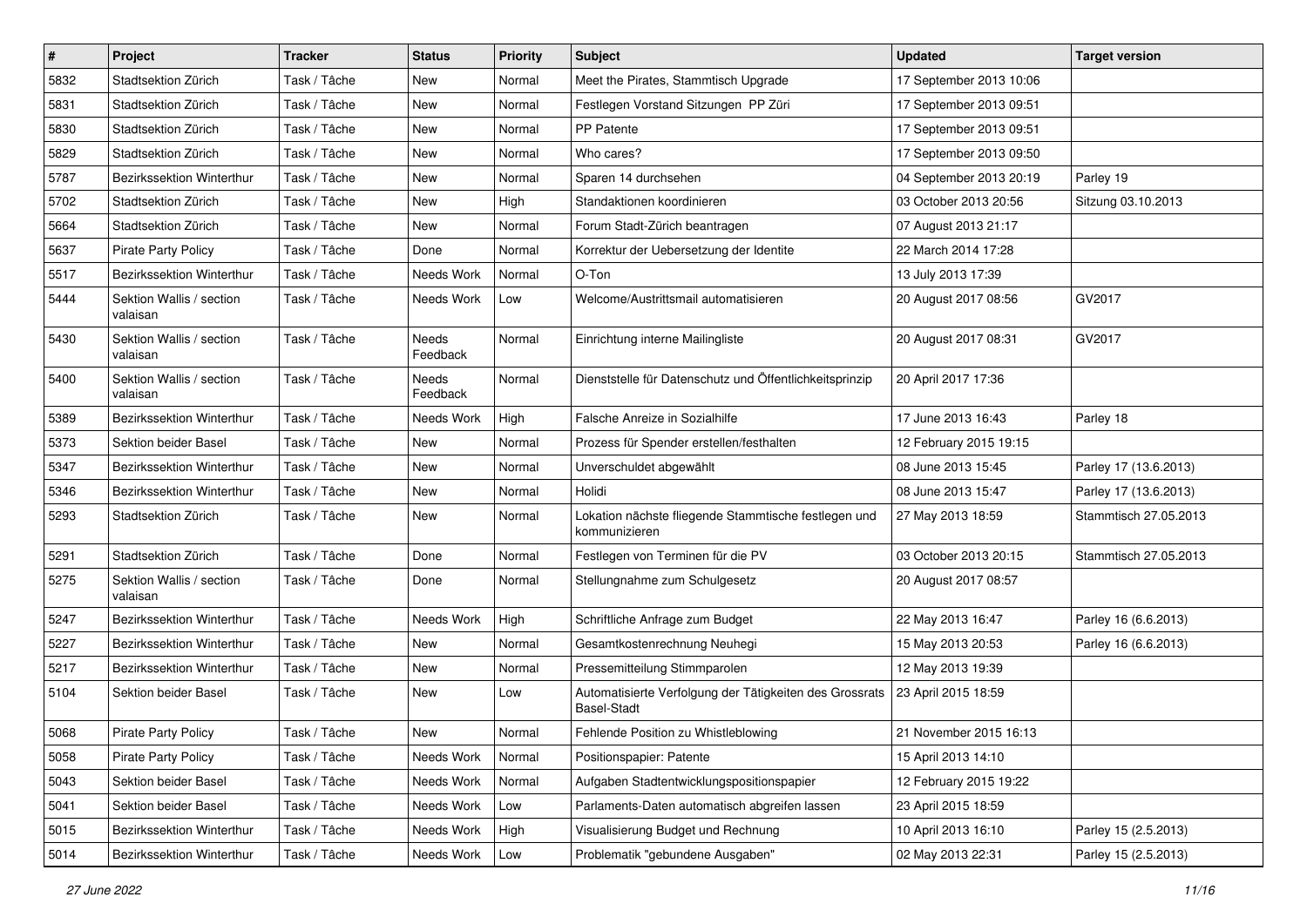| $\#$ | Project                                   | <b>Tracker</b> | <b>Status</b>            | <b>Priority</b> | <b>Subject</b>                                                              | <b>Updated</b>          | <b>Target version</b>                                         |
|------|-------------------------------------------|----------------|--------------------------|-----------------|-----------------------------------------------------------------------------|-------------------------|---------------------------------------------------------------|
| 4941 | Pirate Party Policy                       | Task / Tâche   | Done                     | Normal          | prostitution                                                                | 30 September 2013 19:23 |                                                               |
| 4893 | Sektion Wallis / section<br>valaisan      | Task / Tâche   | Done                     | Normal          | Pflichtenheft Vorstand (2)                                                  | 13 December 2014 10:14  |                                                               |
| 4746 | Bezirkssektion Winterthur                 | Task / Tâche   | Needs Work               | Normal          | Förderung des Innovativen Motorisierten<br>Individualverkehrs (IMIV)        | 21 April 2013 00:00     | Parley 13                                                     |
| 4729 | Sektion St. Gallen und beide<br>Appenzell | Task / Tâche   | Done                     | Normal          | SSH key für LQFB server                                                     | 10 June 2014 19:50      |                                                               |
| 4639 | Sektion Wallis / section<br>valaisan      | Task / Tâche   | Needs Work               | Normal          | pi-Vote Sektionsabstimmungen                                                | 07 July 2014 20:30      |                                                               |
| 4615 | Sektion Wallis / section<br>valaisan      | Task / Tâche   | Needs Work               | Normal          | Stv. Schatzmeister                                                          | 03 September 2014 19:58 |                                                               |
| 4507 | <b>Bezirkssektion Winterthur</b>          | Task / Tâche   | Needs Work               | Normal          | OpenData: Wem gehört das Datenmaterial                                      | 02 May 2013 22:34       |                                                               |
| 4388 | Finanzen                                  | Task / Tâche   | Needs Work               | Urgent          | Kontenplan                                                                  | 04 April 2013 07:13     |                                                               |
| 4386 | Finanzen                                  | Task / Tâche   | Needs Work               | High            | Spenderlisten erstellen                                                     | 01 May 2017 14:45       |                                                               |
| 4370 | Bezirkssektion Winterthur                 | Task / Tâche   | Needs Work               | Normal          | SalZH kriegt Subventionen                                                   | 07 April 2013 15:42     | Parley 15 (2.5.2013)                                          |
| 4362 | Bezirkssektion Winterthur                 | Task / Tâche   | Needs Work               | Normal          | Willkür im Baubewilligungsverfahren                                         | 07 April 2013 15:42     | Parley 15 (2.5.2013)                                          |
| 4200 | <b>Bezirkssektion Winterthur</b>          | Task / Tâche   | Needs Work               | Normal          | Vorstoss Transparenz in der WoV                                             | 07 April 2013 15:41     | Parley 15 (2.5.2013)                                          |
| 4138 | Gruppo Ticino                             | Task / Tâche   | Needs Work               | High            | Mailing List problema messaggio conferma<br>sottoscrizione                  | 20 April 2013 00:00     |                                                               |
| 4137 | Gruppo Ticino                             | Task / Tâche   | Needs Work               | Normal          | Programma Partito Pirata Ticino                                             | 21 April 2013 00:00     |                                                               |
| 4122 | Gruppo Ticino                             | Task / Tâche   | Needs Work               | High            | Accesso, impostazioni ed iscrizione membri a mailing list<br>sezione ticino | 20 April 2013 00:00     |                                                               |
| 4071 | Gruppo Ticino                             | Task / Tâche   | Needs Work               | Normal          | Traduzione webpage                                                          | 19 April 2013 00:00     |                                                               |
| 4067 | Sektion Wallis / section<br>valaisan      | Task / Tâche   | <b>Needs</b><br>Feedback | Normal          | Wildtierkameras im Wallis                                                   | 20 August 2017 08:33    | Existierende/Funktionierende<br>Datenschutz- und GIDA Behörde |
| 4064 | Bezirkssektion Winterthur                 | Task / Tâche   | Needs<br>Feedback        | Normal          | Liquid Feedback für die Stadt Winterthur                                    | 07 April 2013 15:34     | Parley 15 (2.5.2013)                                          |
| 4058 | Bezirkssektion Winterthur                 | Task / Tâche   | Needs Work               | Normal          | Prüfung der Zuwendungen an Dritte<br>(Sozialdepartement)                    | 21 April 2013 00:00     | Parley 11                                                     |
| 4057 | <b>Bezirkssektion Winterthur</b>          | Task / Tâche   | Needs Work               | Normal          | Informatikprojekte prüfen                                                   | 21 April 2013 00:00     | Parley 11                                                     |
| 4040 | Sektion St. Gallen und beide<br>Appenzell | Task / Tâche   | Needs Work               | Normal          | Tischwimpel für Stammtisch                                                  | 10 June 2014 20:00      |                                                               |
| 3948 | Bezirkssektion Winterthur                 | Task / Tâche   | Needs Work               | Normal          | AG Schule und Bildung                                                       | 31 July 2013 21:00      | Parley 11                                                     |
| 3947 | Bezirkssektion Winterthur                 | Task / Tâche   | Needs Work               | Normal          | Win.ch Mail                                                                 | 21 April 2013 00:00     | Parley 11                                                     |
| 3911 | Bezirkssektion Winterthur                 | Task / Tâche   | Needs Work               | Normal          | Elektronisches Büro in der Stadtverwaltung                                  | 21 April 2013 00:00     | Parley 11                                                     |
| 3876 | Bezirkssektion Winterthur                 | Task / Tâche   | Needs Work               | Normal          | Winterthurer Transparenzgesetz                                              | 21 April 2013 00:00     | Parley 11                                                     |
| 3865 | Bezirkssektion Winterthur                 | Task / Tâche   | Needs Work               | Low             | Rote Parkplätze in der Altstadt                                             | 02 May 2013 22:36       | Parley 11                                                     |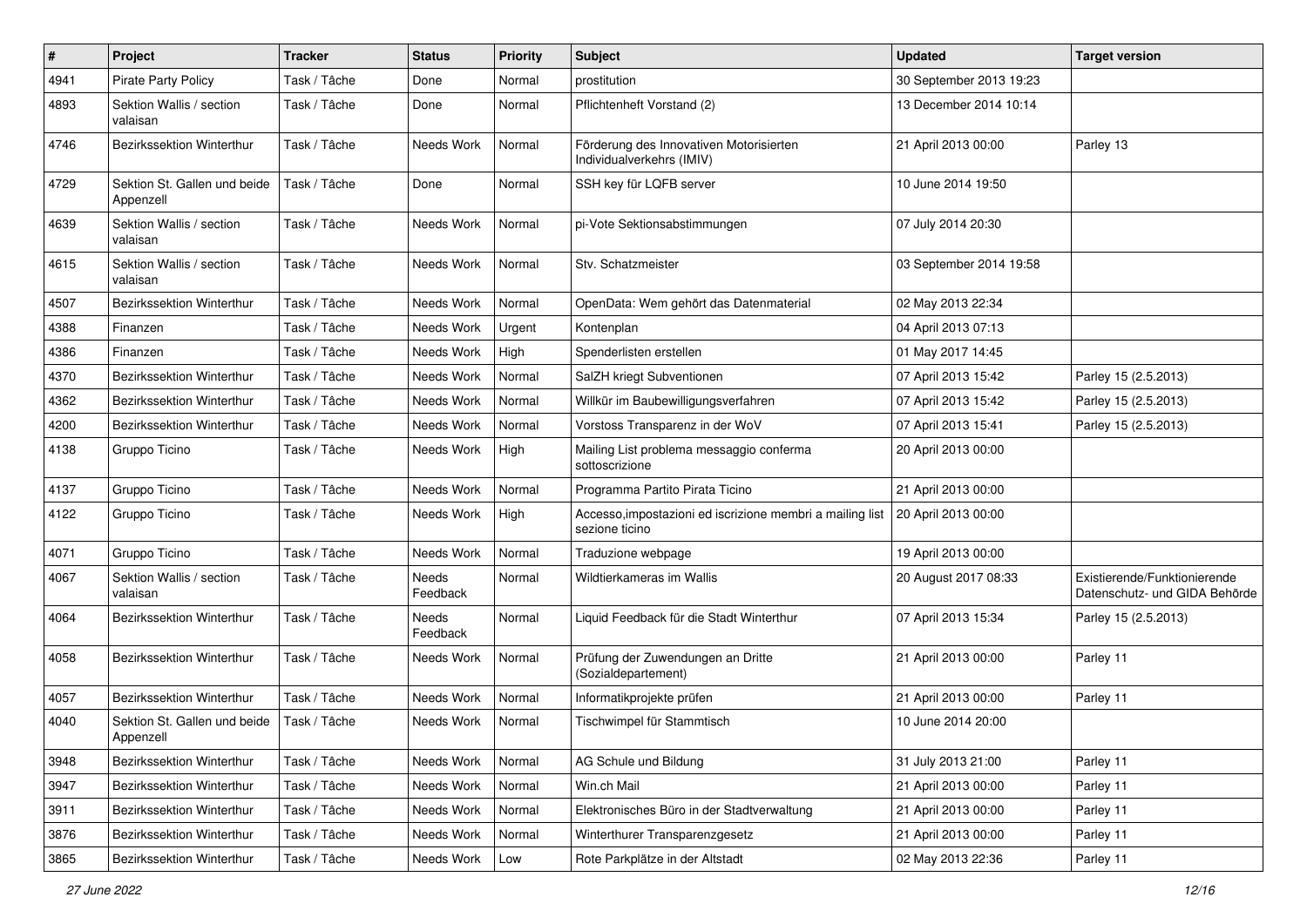| $\pmb{\#}$ | Project                                            | <b>Tracker</b> | <b>Status</b> | <b>Priority</b> | <b>Subject</b>                                                                                    | <b>Updated</b>         | <b>Target version</b>                                         |
|------------|----------------------------------------------------|----------------|---------------|-----------------|---------------------------------------------------------------------------------------------------|------------------------|---------------------------------------------------------------|
| 3864       | <b>Bezirkssektion Winterthur</b>                   | Task / Tâche   | Needs Work    | Normal          | E-Book Bibliothek DRM                                                                             | 06 March 2013 18:18    | Parley 13                                                     |
| 3732       | Bezirkssektion Winterthur                          | Task / Tâche   | Needs Work    | Low             | Neues Hallenbad                                                                                   | 02 May 2013 22:37      | Parley 15 (2.5.2013)                                          |
| 3716       | <b>Bezirkssektion Winterthur</b>                   | Task / Tâche   | Needs Work    | Low             | Frauenparkplätze                                                                                  | 21 April 2013 00:00    | Parley 11                                                     |
| 3708       | Bezirkssektion Winterthur                          | Task / Tâche   | Needs Work    | High            | OpenSource Nachtrag und Vorbereitung                                                              | 19 April 2013 00:00    | Parley 13                                                     |
| 3707       | <b>Bezirkssektion Winterthur</b>                   | Task / Tâche   | Needs Work    | Normal          | Beschneidungspraxis in Winterthur                                                                 | 21 April 2013 00:00    | Parley 11                                                     |
| 3706       | Bezirkssektion Winterthur                          | Task / Tâche   | Needs Work    | Normal          | Notschlafstellen bei der Heilsarmee                                                               | 21 April 2013 00:00    | Parley 11                                                     |
| 3568       | Bezirkssektion Winterthur                          | Task / Tâche   | Needs Work    | Normal          | Messung der Schulqualität                                                                         | 07 April 2013 15:45    |                                                               |
| 3567       | <b>Bezirkssektion Winterthur</b>                   | Task / Tâche   | Needs Work    | Normal          | Open Data                                                                                         | 26 February 2013 08:12 | Parley 11                                                     |
| 3251       | Sektion St. Gallen und beide<br>Appenzell          | Task / Tâche   | Done          | Low             | <b>Statistik Skript</b>                                                                           | 10 June 2014 20:06     |                                                               |
| 3033       | Sektion St. Gallen und beide<br>Appenzell          | Task / Tâche   | Done          | Normal          | Liquid Feedback                                                                                   | 10 June 2014 20:10     |                                                               |
| 2891       | Bezirkssektion Winterthur                          | Task / Tâche   | Needs Work    | Low             | Schuldenabbau                                                                                     | 20 April 2013 00:00    |                                                               |
| 2800       | Bezirkssektion Winterthur                          | Task / Tâche   | Done          | Low             | Vorstoss: Verantwortung im Polizeiberuf                                                           | 04 May 2013 22:59      | Parley 3                                                      |
| 2531       | <b>Pirate Party Policy</b>                         | Task / Tâche   | Needs Work    | Normal          | Gleichstellung                                                                                    | 20 February 2013 16:39 |                                                               |
| 8557       | Digitale Infrastruktur                             | Motion         | New           | Low             | Twitter Mastodon sync service                                                                     | 05 April 2022 17:54    |                                                               |
| 8544       | Piratenversammlung /<br>Assemblée Pirate           | Motion         | Tabled        | Normal          | Bereinigung Differenzen Statuten und<br>Versammlungsreglement                                     | 19 March 2022 21:22    | PV 2022.2                                                     |
| 8387       | Digitale Infrastruktur                             | Motion         | Tabled        | Normal          | Konzept E-Mail Adressen                                                                           | 16 February 2020 16:33 |                                                               |
| 8364       | Digitale Infrastruktur                             | Motion         | New           | Normal          | Aufräumen Redmine + OTRS Zugriffe/ Zuständigkeiten                                                | 10 February 2022 15:58 |                                                               |
| 8347       | Digitale Infrastruktur                             | Motion         | New           | Normal          | Roadmap AG DI                                                                                     | 09 May 2020 20:12      |                                                               |
| 7365       | Section Genève                                     | Motion         | New           | Normal          | Prise de position pour les votations cantonales du 25<br>septembre 2016                           | 27 June 2016 10:01     |                                                               |
| 7364       | Section Genève                                     | Motion         | <b>New</b>    | Normal          | Prise de position pour les votations fédérales du 25<br>septembre 2016                            | 27 June 2016 10:00     |                                                               |
| 6783       | Bezirkssektion Winterthur                          | Motion         | <b>New</b>    | Normal          | Bearbeitung von info@ Mails                                                                       | 17 April 2015 07:52    | 20150423 Stammtisch                                           |
| 6773       | Sektion Zürich                                     | Motion         | New           | Normal          | Konstituierung: Aufgabenverteilung im Vorstand                                                    | 03 April 2019 16:02    | Vorstandsitzung 2019-1                                        |
| 6517       | Sektion Wallis / section<br>valaisan               | Motion         | New           | Normal          | Cours de sensibilisation et de protections des données<br>informatiques aux élus du Grand Conseil | 20 August 2017 08:48   | Existierende/Funktionierende<br>Datenschutz- und GIDA Behörde |
| 6455       | Sektion St. Gallen und beide   Motion<br>Appenzell |                | New           | Normal          | Strategie: Stadt zuerst stärken?                                                                  | 30 July 2014 15:29     | Vorstand 2014-07-30                                           |
| 5914       | Stadtsektion Zürich                                | Motion         | New           | Normal          | Hilferuf von Mitglied -> Wahlkampfthema                                                           | 13 November 2013 21:08 |                                                               |
| 5869       | Stadtsektion Zürich                                | Motion         | New           | Normal          | Prov. Budget 2014                                                                                 | 03 October 2013 21:41  | PV2013_2                                                      |
| 5868       | Stadtsektion Zürich                                | Motion         | New           | Normal          | Mitgliederbeitrag 2014 festlegen                                                                  | 31 October 2013 21:33  | PV2013_2                                                      |
| 5867       | Stadtsektion Zürich                                | Motion         | New           | Normal          | Gemeinderatswahl Listen gestalten                                                                 | 03 October 2013 21:18  | PV2013_2                                                      |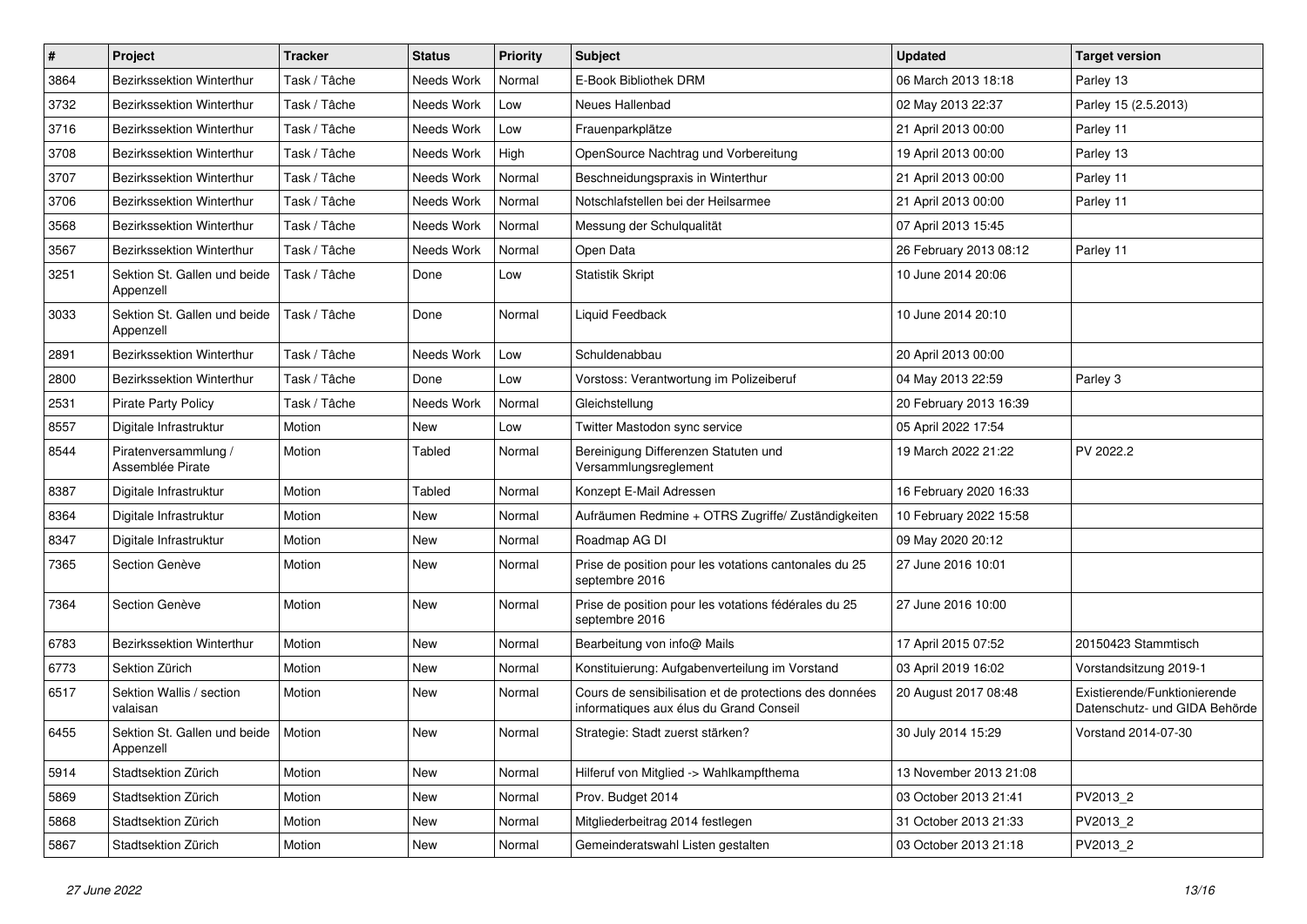| $\pmb{\#}$ | Project                                   | <b>Tracker</b>              | <b>Status</b>            | <b>Priority</b> | <b>Subject</b>                                                                                                                                  | <b>Updated</b>       | <b>Target version</b>  |
|------------|-------------------------------------------|-----------------------------|--------------------------|-----------------|-------------------------------------------------------------------------------------------------------------------------------------------------|----------------------|------------------------|
| 5715       | <b>Bezirkssektion Winterthur</b>          | Motion                      | New                      | Normal          | Unterstützung Verein FamilienStärken                                                                                                            | 19 August 2013 16:38 | Parley 19              |
| 5634       | <b>Pirate Party Policy</b>                | Motion                      | New                      | Normal          | Weiterentwicklung Rechtsstaatpapier                                                                                                             | 31 July 2013 17:10   |                        |
| 5512       | Sektion Wallis / section<br>valaisan      | Motion                      | New                      | Normal          | CryptoParty                                                                                                                                     | 06 April 2014 23:43  | 20140414 Mumblemeeting |
| 6170       | <b>Pirate Party Policy</b>                | Motion for ballot<br>voting | Offen /<br>Incertain     | Normal          | Prises de positions pour les votations populaires du 3<br>mars 2015 - Parolenfassung treffend die<br>Volksabsgimmung der 3. märz 2015           | 04 March 2014 10:38  |                        |
| 6169       | <b>Pirate Party Policy</b>                | Motion for ballot<br>voting | Offen /<br>Incertain     | Normal          | Prises de positions pour les votations populaires du 30<br>novembre 2014 - Parolenfassung treffend die<br>Volksabsgimmung der 30. november 2014 | 04 March 2014 10:37  |                        |
| 6168       | <b>Pirate Party Policy</b>                | Motion for ballot<br>voting | Offen /<br>Incertain     | Normal          | Prises de positions pour les votations populaires du 28<br>septembre 2014 - Parolenfassung treffend die<br>Volksabsgimmung der 28. september    | 04 March 2014 10:35  |                        |
| 6456       | Sektion St. Gallen und beide<br>Appenzell | Todo / A Faire              | <b>New</b>               | Normal          | Bitcoin für Sektionsspenden                                                                                                                     | 10 June 2014 19:55   |                        |
| 6454       | Sektion St. Gallen und beide<br>Appenzell | Todo / A Faire              | New                      | Normal          | Überwacht die Überwacher                                                                                                                        | 30 July 2014 15:31   | Vorstand 2014-07-30    |
| 6414       | Sektion St. Gallen und beide<br>Appenzell | Todo / A Faire              | <b>Needs</b><br>Feedback | High            | Kantonsratswahlen                                                                                                                               | 30 July 2014 15:28   | Vorstand 2014-07-30    |
| 6413       | Sektion St. Gallen und beide<br>Appenzell | Todo / A Faire              | <b>New</b>               | Normal          | Adhocracy testen und ggf. implementieren                                                                                                        | 30 July 2014 15:30   | Vorstand next          |
| 6412       | Sektion St. Gallen und beide<br>Appenzell | Todo / A Faire              | <b>New</b>               | Normal          | Mumblerechte                                                                                                                                    | 10 June 2014 18:53   | Vorstand next          |
| 6411       | Sektion St. Gallen und beide<br>Appenzell | Todo / A Faire              | New                      | Normal          | Postadresse zu mir                                                                                                                              | 30 July 2014 15:32   | Vorstand 2014-07-30    |
| 6410       | Sektion St. Gallen und beide<br>Appenzell | Todo / A Faire              | <b>New</b>               | Normal          | Mailinglisten                                                                                                                                   | 10 June 2014 19:28   | Vorstand 2014-06-101   |
| 6408       | Sektion St. Gallen und beide<br>Appenzell | Todo / A Faire              | New                      | Normal          | Flaschenpost ausserordentliche PV                                                                                                               | 30 July 2014 15:34   |                        |
| 6406       | Sektion St. Gallen und beide<br>Appenzell | Todo / A Faire              | Done                     | Normal          | Kontaktdaten etc an Vorstand CH senden                                                                                                          | 10 June 2014 19:26   | Vorstand 2014-06-101   |
| 6402       | Sektion St. Gallen und beide<br>Appenzell | Todo / A Faire              | Needs<br>Feedback        | Normal          | Rechte organisieren                                                                                                                             | 30 July 2014 19:23   |                        |
| 6391       | Sektion St. Gallen und beide<br>Appenzell | Todo / A Faire              | Done                     | Urgent          | Kreisrichterkandidat suchen                                                                                                                     | 10 June 2014 19:25   | Vorstand 2014-06-101   |
| 6351       | Sektion St. Gallen und beide<br>Appenzell | Todo / A Faire              | New                      | Normal          | Widerspruch Cablecom                                                                                                                            | 05 April 2014 18:37  |                        |
| 6324       | Sektion St. Gallen und beide<br>Appenzell | Todo / A Faire              | New                      | Normal          | Steuererklärung 2013                                                                                                                            | 30 July 2014 15:35   | Vorstand 2014-07-30    |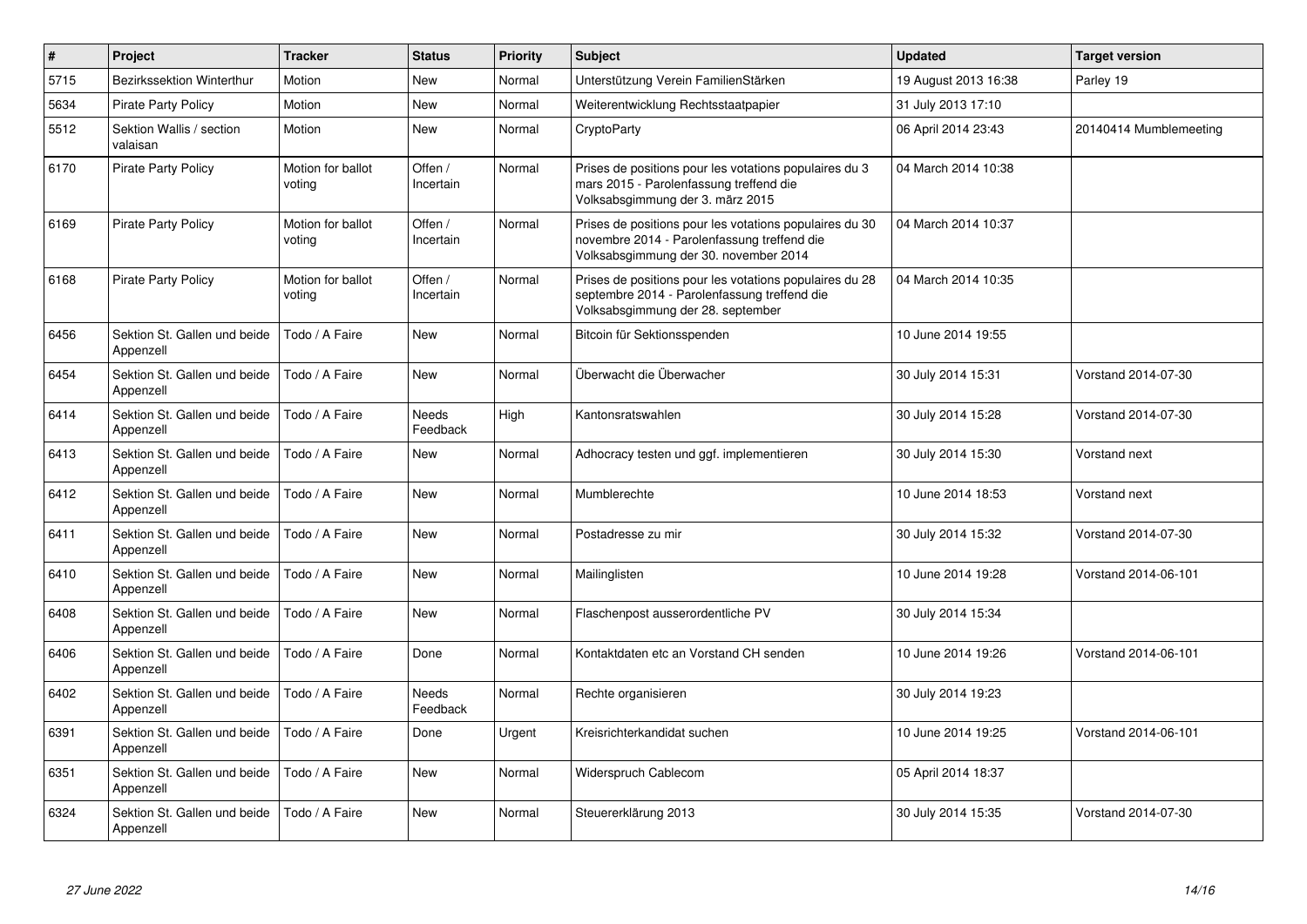| $\pmb{\#}$ | Project                                   | <b>Tracker</b>       | <b>Status</b>        | <b>Priority</b> | <b>Subject</b>                                                   | <b>Updated</b>         | <b>Target version</b> |
|------------|-------------------------------------------|----------------------|----------------------|-----------------|------------------------------------------------------------------|------------------------|-----------------------|
| 6276       | Sektion St. Gallen und beide<br>Appenzell | Todo / A Faire       | Needs Work           | Normal          | Konsequenzen aus Beschlüssen der nationalen PV                   | 30 July 2014 15:33     |                       |
| 6175       | <b>Pirate Party Policy</b>                | Todo / A Faire       | Offen /<br>Incertain | Normal          | Consultation domaine internet - press release<br>development     | 04 March 2014 11:15    |                       |
| 6174       | <b>Pirate Party Policy</b>                | Todo / A Faire       | Offen /<br>Incertain | Normal          | Development of the PPS report on the consultation                | 04 March 2014 11:10    |                       |
| 6173       | <b>Pirate Party Policy</b>                | Todo / A Faire       | Offen /<br>Incertain | Normal          | Consultation internet domain - call for contribution             | 04 March 2014 11:07    |                       |
| 6172       | Pirate Party Policy                       | Todo / A Faire       | Offen /<br>Incertain | Normal          | Reading material review                                          | 04 March 2014 11:00    |                       |
| 6171       | Pirate Party Policy                       | Todo / A Faire       | Offen /<br>Incertain | Normal          | Consultation domaine internet                                    | 04 March 2014 11:13    |                       |
| 5699       | Sektion St. Gallen und beide<br>Appenzell | Todo / A Faire       | Needs Work           | Normal          | Krypto-Party                                                     | 30 July 2014 15:32     | Vorstand 2014-07-30   |
| 5640       | Sektion St. Gallen und beide<br>Appenzell | Todo / A Faire       | Done                 | Normal          | Mehr Kommunikationssicherheit                                    | 10 June 2014 13:53     |                       |
| 5022       | Sektion St. Gallen und beide<br>Appenzell | Todo / A Faire       | Done                 | Normal          | Mandatsabgabe                                                    | 10 June 2014 19:49     |                       |
| 4645       | Sektion St. Gallen und beide<br>Appenzell | Todo / A Faire       | Needs Work           | Normal          | Piratenspiel                                                     | 21 October 2013 14:49  |                       |
| 4644       | Sektion St. Gallen und beide<br>Appenzell | Todo / A Faire       | Needs Work           | Normal          | PiratenSG App entwickeln                                         | 21 October 2013 14:49  |                       |
| 4537       | Sektion St. Gallen und beide<br>Appenzell | Todo / A Faire       | Needs Work           | Normal          | Spenden veröffentlichen                                          | 09 February 2013 10:47 |                       |
| 4529       | Sektion St. Gallen und beide<br>Appenzell | Todo / A Faire       | Needs Work           | Normal          | Dauerticket: Wahlen- / Abstimmungsparolen                        | 09 May 2014 18:35      |                       |
| 4339       | Sektion St. Gallen und beide<br>Appenzell | Todo / A Faire       | Done                 | Normal          | Überarbeitung der Statuten                                       | 09 May 2014 18:35      |                       |
| 4290       | Sektion St. Gallen und beide<br>Appenzell | Todo / A Faire       | Needs Work           | Normal          | Dauerticket Strategie/Ziele                                      | 10 June 2014 19:55     | Vorstand next         |
| 4193       | Sektion St. Gallen und beide<br>Appenzell | Todo / A Faire       | Needs Work           | High            | Dauerticket Flaschenpost                                         | 09 May 2014 18:35      |                       |
| 3314       | Sektion St. Gallen und beide<br>Appenzell | Todo / A Faire       | Done                 | Normal          | Veranstaltung für Neumitglieder                                  | 10 June 2014 20:02     |                       |
| 3146       | Sektion St. Gallen und beide<br>Appenzell | Todo / A Faire       | Needs Work           | Normal          | Jugendparlament - Workshop Vorschläge                            | 07 May 2014 20:22      |                       |
| 3077       | Sektion St. Gallen und beide<br>Appenzell | Todo / A Faire       | Needs Work           | Normal          | Allgemeiner Flyer - Piraten SG AR Al                             | 07 May 2014 15:12      |                       |
| 8461       | Sektion Bern                              | Beschluss / Décision | New                  | Urgent          | Mitfinanzierung der Abstimmungskampagne gegen das<br>E-ID Gesetz | 16 February 2021 15:17 |                       |